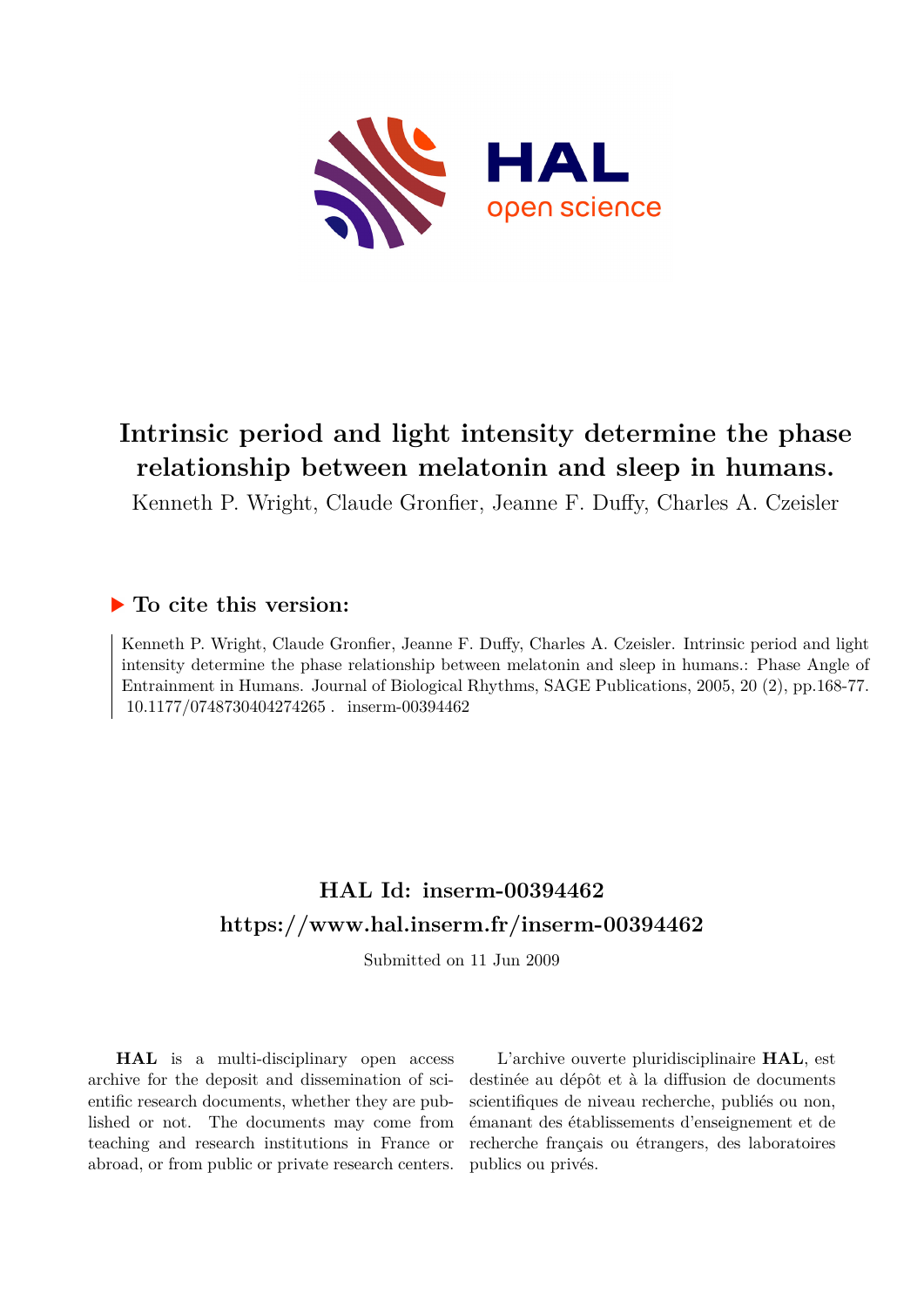## **Intrinsic circadian period and strength of the circadian synchronizer determines the phase relationship between melatonin onset, habitual sleep time and the light-dark cycle in humans**

Kenneth P. Wright Jr.  $\overset{*,\dagger,1}{\ldots}$ , Claude Gronfier<sup>\*,2</sup>, Jeanne F. Duffy<sup>\*</sup> and Charles A. Czeisler<sup>\*</sup>

\*Division of Sleep Medicine, Department of Medicine, Brigham and Women's Hospital, Harvard Medical School, Boston, MA 02115

† Sleep and Chronobiology Laboratory, Department of Integrative Physiology, Center for Neuroscience, University of Colorado at Boulder, Boulder, CO 80309-0354

1. To whom correspondence and proofs should be addressed: Department of Integrative Physiology, University of Colorado at Boulder, Boulder, CO 80309-0354; phone 303-735-6409; fax 303-492-4009; e-mail: Kenneth.Wright@colorado.edu

2. Present address: Circadian Photoreception Team, INSERM U371 & Centre for Chronobiology, 18, avenue du Doyen Lépine, 69500 Bron - France

Running Title: Phase Angle of Entrainment in Humans

Number of Pages of Text including references and figure legends: 21

Number of Illustrations: 4

Number of Tables: 0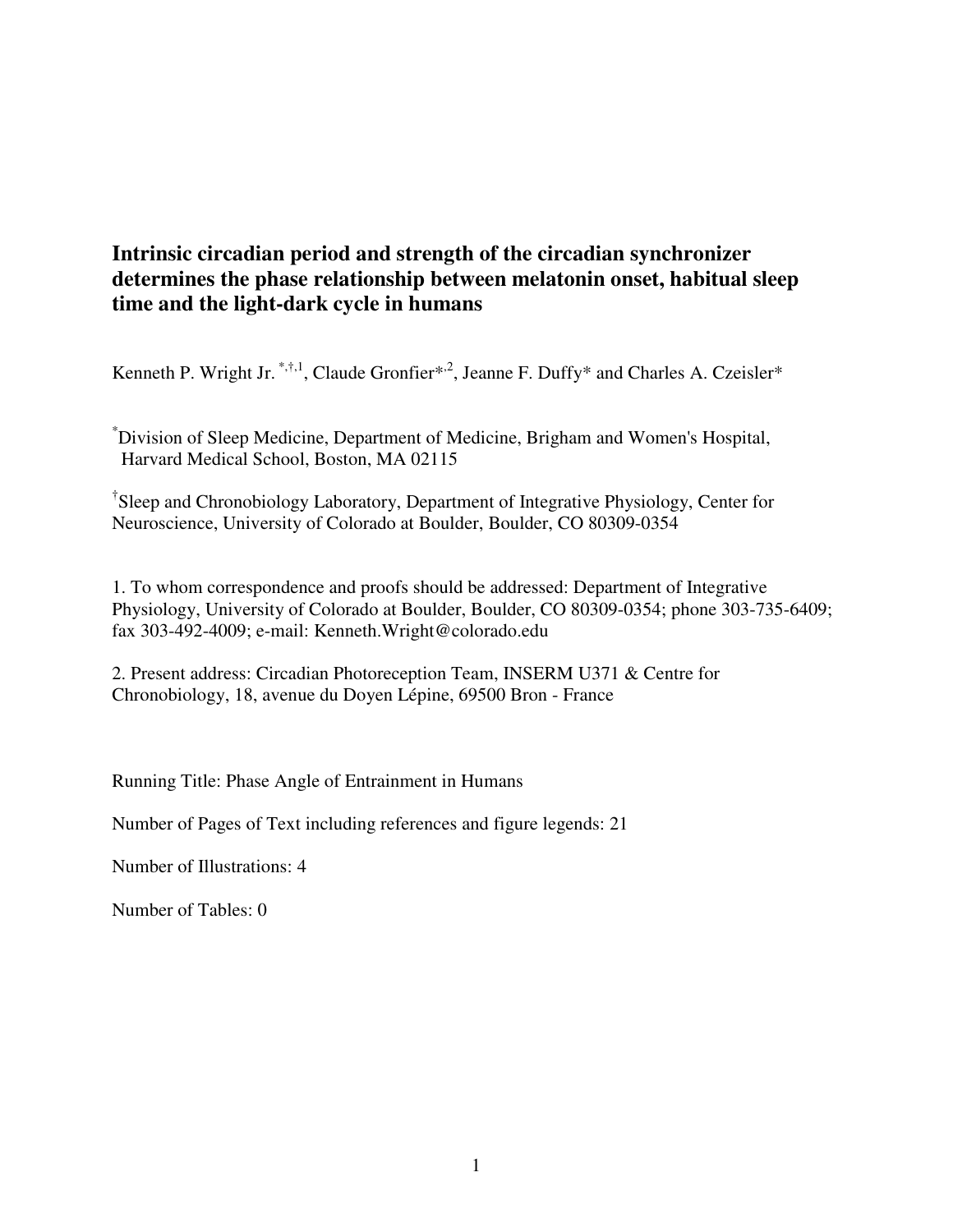The internal circadian clock and sleep-wake homeostasis regulate and organize human brain function, physiology and behavior so that wakefulness and its associated functions are optimal during the solar day and that sleep and its related functions are optimal at night. The maintenance of a normal phase relationship between the internal circadian clock, sleep-wake homeostasis and the light-dark cycle is crucial for nominal neurobehavioral and physiological function in humans. Here we show that the phase relationship between these factors —the phase angle of entrainment  $(\psi)$ —is strongly determined by the intrinsic period  $(\tau)$  of the master circadian clock located in the suprachiasmatic nucleus of the hypothalamus and the strength of the circadian synchronizer. Melatonin was used as a marker of internal biological time and circadian period was estimated during a forced desynchrony protocol. We observed relationships between the phase angle of entrainment and intrinsic period after exposure to scheduled habitual wakefulness-sleep light-dark cycle conditions inside and outside of the laboratory. Individuals with shorter circadian periods initiated sleep and awakened at a later biological time than individuals with longer circadian periods. We also observed that light exposure history influenced the phase angle of entrainment such that phase angle was later following exposure to a moderate bright light (~450 lux)-dark wakefulness-sleep schedule for 5 days than exposure to a normal indoor daytime level of light (~150 lux)-dark wakefulness-sleep schedule for 2 days. These findings demonstrate that neurobiological and environmental factors interact to regulate the phase angle of entrainment in humans. This finding has important implications for understanding physiological organization by the brain's master circadian clock and may have implications for understanding mechanisms underlying circadian sleep disorders. Key Words: Phase angle of entrainment, Circadian Timing, Circadian Rhythms, Light Exposure, Tau, Psi.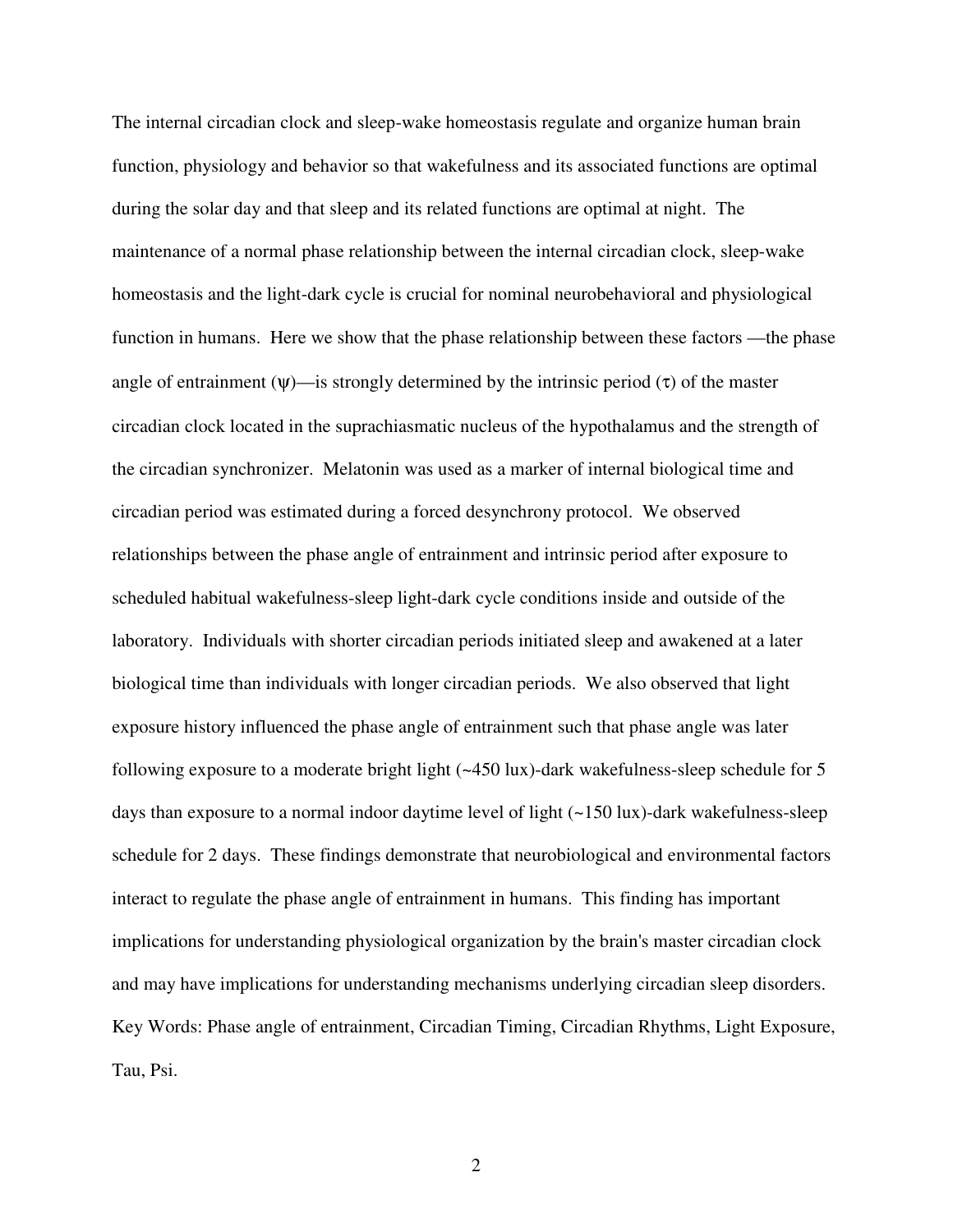#### **Introduction**

 The daily pattern of wakefulness during the day and sleep at night in humans is dependent upon an appropriate and stable phase relationship between the internal circadian clock, sleep-wake homeostasis and environmental time. In general, sleep need increases with the duration of prior wakefulness in a classic homeostatic manner (Åkerstedt and Folkard, 1995;Borbély and Achermann, 1999). However, the circadian clock produces a wakefulnesspromoting signal that increases across the day to counteract the homeostatic drive for sleep (Edgar et al., 1993;Dijk and Czeisler, 1995;Wright Jr. et al., 2002; Hull et al., 2003). The result of the interaction between these two fundamental properties emanating from the central nervous system is that humans are able to maintain alert wakefulness for approximately 15 to 17 hours (Czeisler et al., 1994). Likewise, sleep-wake homeostasis promotes sleep at the beginning of the sleep episode (Dijk and Czeisler, 1995; Wyatt et al., 1999) and the circadian clock maintains sleep near the end of the sleep episode as the homeostatic drive for sleep is dissipated (Dijk and Czeisler, 1995). In humans, these processes normally interact to maintain consolidated sleep throughout the night (Åkerstedt and Folkard 1995; Dijk et al., 1997; Borbély and Acherman 1999; Wyatt et al., 1999).

 The hormone melatonin is commonly used as a marker of internal biological time (Arendt 1978; Lewy et al., 1999; Wright Jr. et al., 2001;Aeschbach et al., 2003) representing the phase of the master circadian clock located in the suprachiasmatic nucleus (SCN) of the hypothalamus in mammals (Moore and Eichler 1972; Lee et al., 2003; Herzog et al., 2004). The SCN regulates the daily rhythm of melatonin secretion via gabaergic inhibition and glutamatergic stimulation of the paraventricular nucleus (PVN) (Perreau-Lenz et al., 2003; Perreau-Lenz et al., 2004) and noradrenergic stimulation of the pineal gland (Klein and Moore,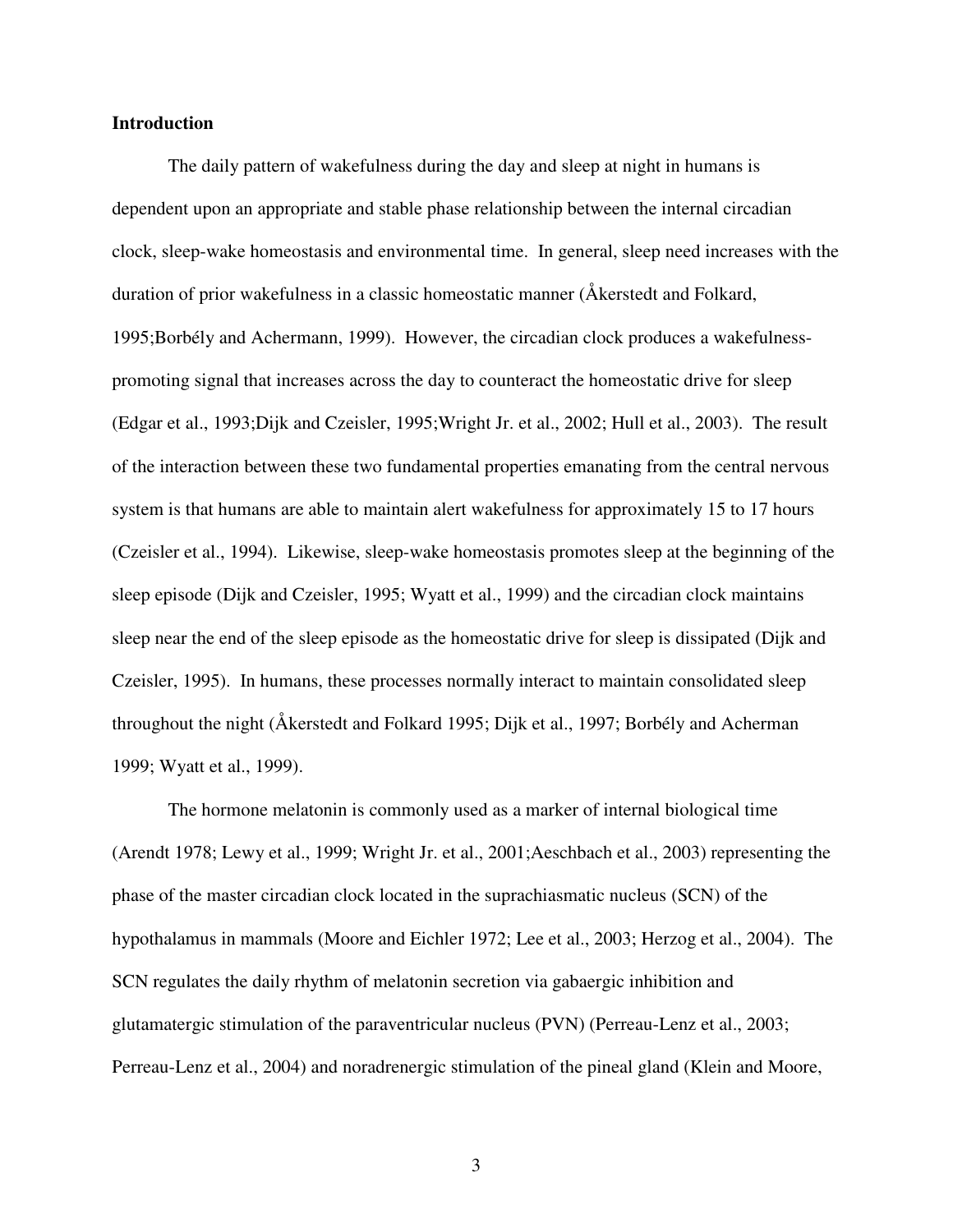1979;Reppert et al., 1981). High circulating melatonin levels represent the biological night in both diurnal and nocturnal species. Humans typically initiate sleep shortly after the circadian rise in plasma melatonin levels and awaken shortly after the circadian fall in plasma melatonin levels. In humans, sleep efficiency is best during the biological night when melatonin levels are high. Wakefulness during scheduled sleep episodes is greatest during the biological day when melatonin levels are low (Dijk and Czeisler, 1995; Wyatt et al., 1999). Melatonin receptors are present on the human SCN (Weaver et al., 1993) and administration of exogenous melatonin in humans during the biological day produces drowsiness and sleep (Dollins et al., 1994; Hughes and Badia, 1997). This has lead to the hypothesis that the onset of melatonin secretion quiets the alerting signal from the SCN (Sack et al., 1997).

 Maintenance of an appropriate phase relationship between the internal circadian clock, sleep-wake homeostasis and the environmental light-dark cycle is crucial for maintaining optimal physiological and behavioral function to promote survival (Pittendrigh, 1993; Daily and Ehrlich, 1996; DeCoursey et al., 2000). In fact, the internal biological timekeeping and the sleep-wake systems are important regulators of neuroendocrine, metabolic, renal, cardiovascular and neurobehavioral function (Smolensky et al., 1976;Gronfier et al., 1996;Czeisler and Klerman, 1999;Spiegel et al., 1999;Wyatt et al., 1999;Wurts and Edgar, 2000; Hull et al., 2001;Wright Jr. et al., 2002; Hull et al., 2003). Under normal conditions the internal biological timekeeping and the sleep-wakefulness systems interact to organize human physiology and behavior such that sleep and its associated functions occur during the solar night and wakefulness and its associated functions occur during the solar day. Circadian entrainment is the process that occurs when the phase relationship between biological and environmental time is stable and when the biological night occurs at the appropriate time in the solar day for that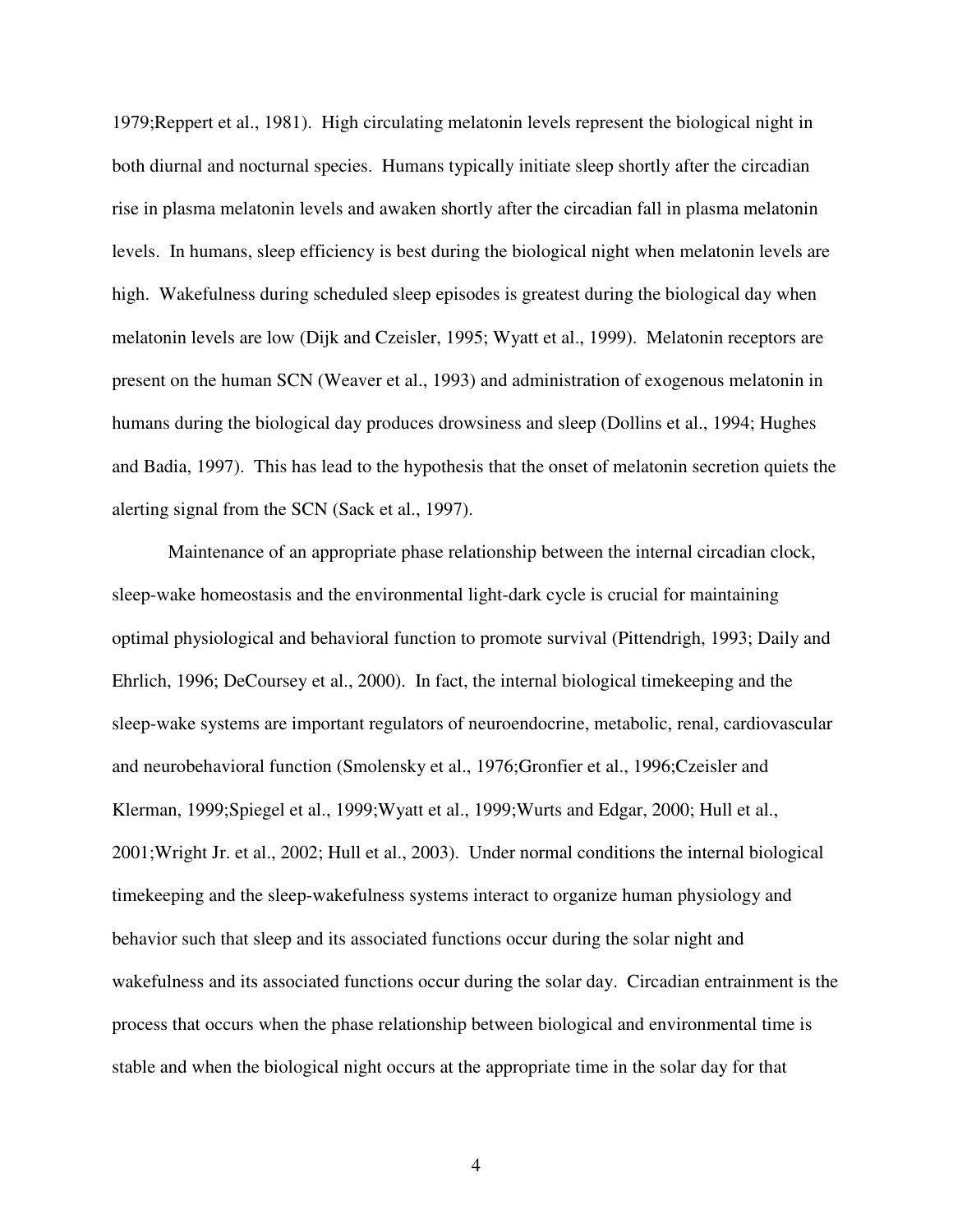species (Pittendrigh and Daan, 1976;Wright Jr. et al., 2001; Honma et al., 2003). Humans, unlike other species, have exquisite control the light-dark cycle and are able to produce artificial light equivalent to daytime levels during solar darkness. The influence of this light exposure on the phase angle of entrainment has received little attention. In non-human species, the maintenance of an appropriate phase relationship between biological and environmental time has been reported to be dependent upon the period of the internal circadian clock as well as the timing and the strength of environmental time cues (Hoffmann, 1963; Pittendrigh and Daan, 1976). Whether the intrinsic period of the circadian clock  $(\tau)$  and the strength of the environmental time cue affect the phase angle of entrainment  $(\psi)$  when sleep is scheduled to occur at the habitual time in humans is addressed in the current study.

While many stimuli have been reported to influence the phase of the internal circadian clock (Wever, 1979; Skene et al., 1996; Lockley et al., 2000; Sack et al., 2000; Wright Jr. et al., 2001; Crowley et al., 2003; Barger et al., 2004), exposure to light is the strongest naturally occurring environmental synchronizer for humans (Czeisler and Wright Jr., 1999). In humans, the duration, intensity and the biological time of exposure to light have been reported to influence the phase and amplitude of the internal circadian clock (reviewed in Czeisler and Wright Jr., 1999). However, how the strength of the light stimulus affects the phase angle of entrainment in humans, while maintaining the same day length and light-dark ratio), has not been reported. Here we show that the onset of melatonin secretion and its phase angle relationship to habitual sleep time/darkness onset in humans is strongly determined by the period of the internal circadian clock and the strength of the environmental synchronizer.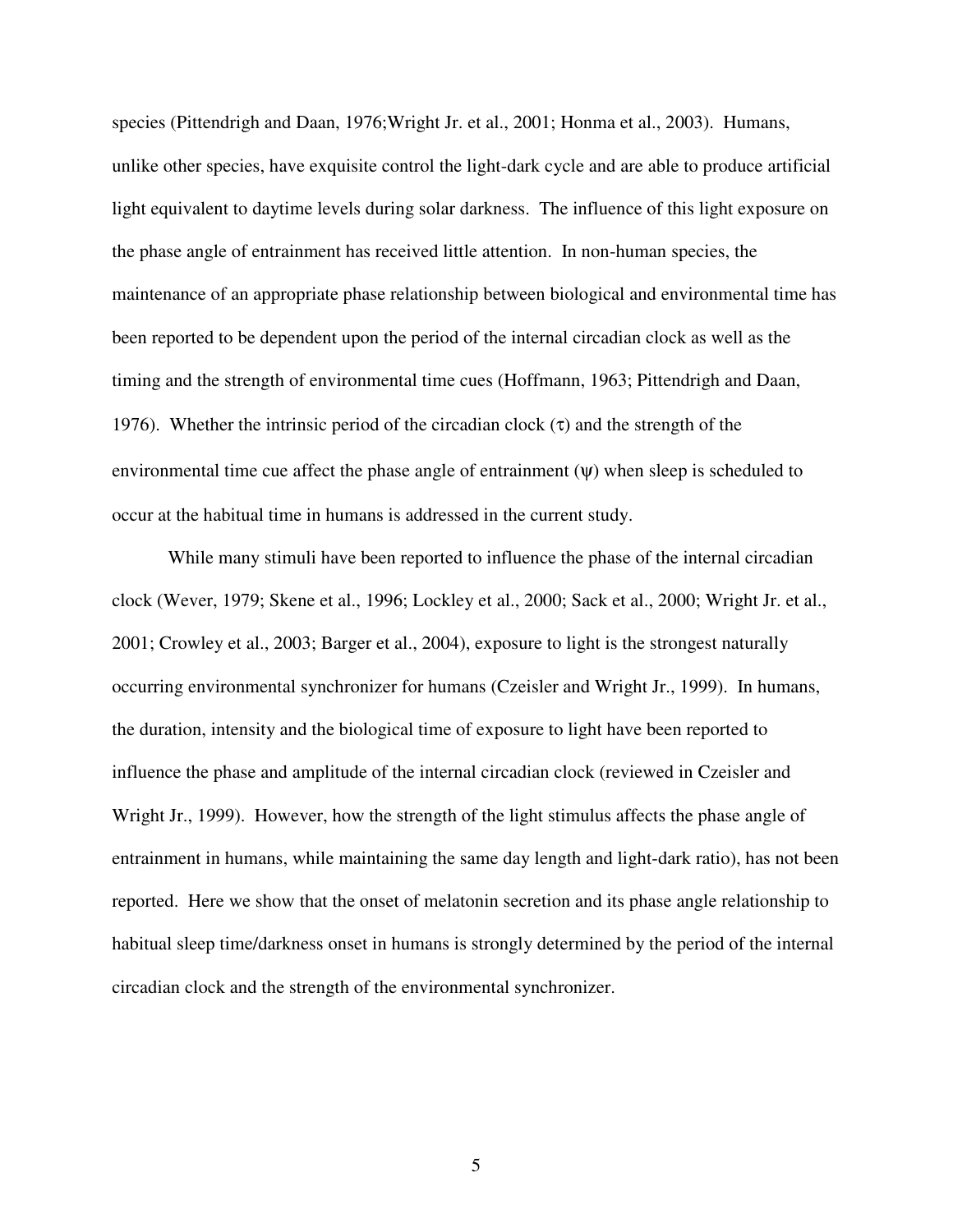### **Materials and Methods**

A total of 34 healthy adults (11 females, 23 males; aged  $30.5 \pm 8.2$ ) participated in one of two inpatient protocols (Wright Jr. et al., 2001; Wright Jr. and Czeisler, 2002). The current phase angle assessments were performed on data from the baseline days of these protocols. Data used in the current analyses includes available data from days 1 and 3-5 of the first study (Wright Jr. and Czeisler, 2002) and days 1-2, days 5-8 and days 35-49 of the second study (Wright Jr. et al., 2001). General procedures were identical for the two protocols and are provided next. This is then followed by descriptions of study specific procedures and then the specific aims of the current analyses.

#### General Procedures

The Brigham and Women's Hospital/Partners Health Care Human Research Committee approved the procedures for the protocols and participants gave written informed consent. The investigations were conducted according to the principles expressed in the Declaration of Helsinki. Participants were healthy based upon medical history, physical and psychological exams, blood and urine chemistries and electrocardiogram. Toxicology screens for drug use, including but not limited to alcohol, nicotine and caffeine, verified that participants were drug free upon admission to the laboratory. Three weeks prior to the laboratory protocol, participants were instructed to maintain a regular eight hour sleep schedule, which was verified by times called in to a time stamped voice recorder and by wrist actigraphy for at least one week. Napping was proscribed. Reported time spent in bed was on average 8-h 5 min  $\pm$  16 min (mean  $\pm$ SD) the week prior to entering the laboratory.

Ceiling-mounted fluorescent T8 and T80 lamps (Phillips, Eindhoven, The Netherlands) with a 4100 K color temperature produced a spectrum of white light. Lux was measured with an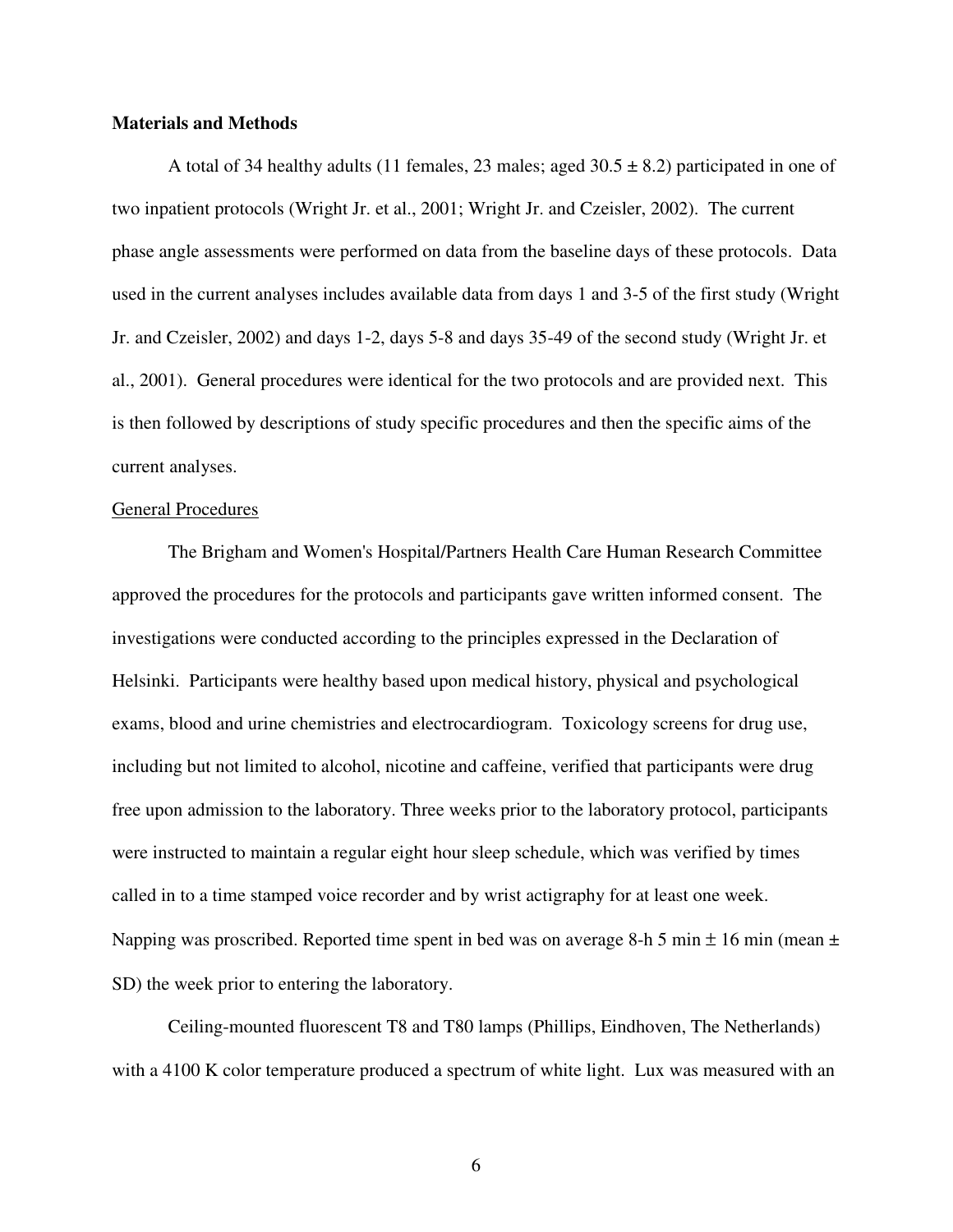IL-1400 photometer (International Light, Inc. Newburyport, MA, USA) and microwatts were determined with a PR-650 SpectraScan Colorimeter (CR-650, PhotoResearch Inc, Chatsworth, CA). Microwatts levels are provided when available.

Participants arrived at the laboratory  $\sim$  12 h prior to habitual bedtime and shortly thereafter they were maintained in very dim light of  $\sim$ 3.0 lux in the angle of gaze ( $\lt$  5 lux ambient at  $\sim$ 76 cm with the light sensor pointed in the direction of the ceiling fixtures,  $\lt$  15 lux maximum at ~183 cm with the light sensor pointed in the direction of the ceiling fixtures). Participants were scheduled to sleep in dark, sound attenuated, temperature-controlled rooms for 8 h at their habitual sleep time. Habitual sleep time was calculated by subtracting four hours from the average midpoint of the participants' self-selected sleep-wakefulness schedule during the week prior to laboratory admission. The average habitual sleep onset time was 2244 hr  $\pm$  1 hr 14 min  $(\pm SD)$ .

Constant routines (CR) were used to estimate melatonin phase under very dim light conditions of ~1.5 lux angle of gaze (< 3 lux ambient at ~76 cm, < 8 lux and < 0.8  $\mu$ W/cm<sup>2</sup> maximum at ~183 cm). Wakefulness, activity, and ambient temperature were constant and food and fluid intake were evenly distributed across the CR protocol (Czeisler and Wright Jr., 1999). Study Specific methods

**Study 1.** Nineteen participants, 8 females and 11 males (age  $29.3 \pm 9.7$ ; mean  $\pm$  SD) were studied in a 10 daylong inpatient protocol (Wright Jr. and Czeisler, 2002). These subjects included all those with available melatonin data during baseline. On days 2 through 3 of the 10 day protocol these 19 participants were exposed to light levels equivalent to normal indoor daytime levels  $\left(\sim 150 \text{ lux} \text{ in the angle of gaze}, \sim 190 \text{ lux maximum} \right)$  during 16 h of scheduled wakefulness. This was followed by a 40-h CR (Figure 1A).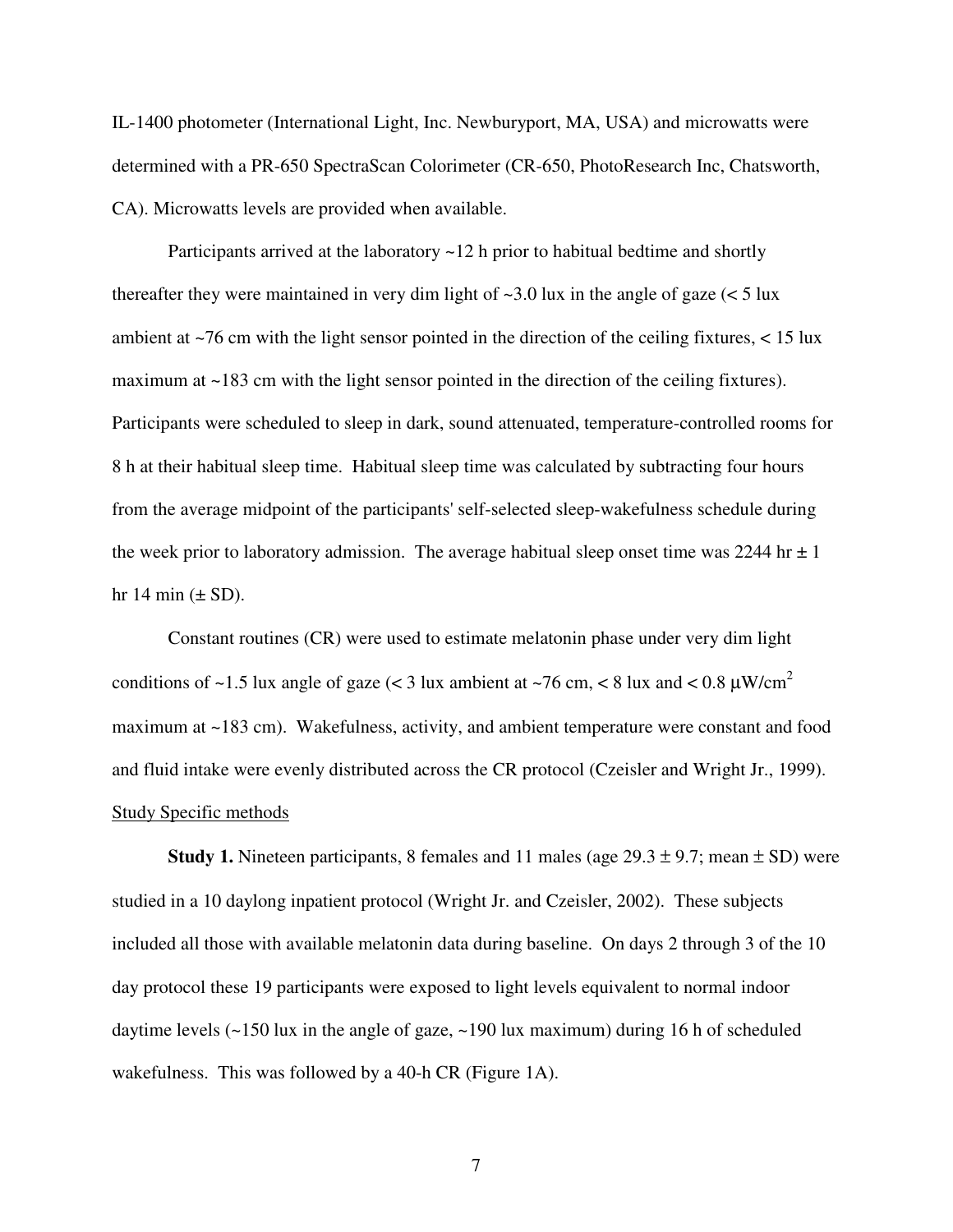**Study 2.** Fifteen participants, 3 females and 12 males (age  $31.8 \pm 6.2$ ; mean  $\pm$  SD) were studied in a 55 daylong inpatient protocol where intrinsic circadian period was assessed (Wright Jr. et al., 2001). On days 2 through 6 of the 55 day protocol these 15 participants were exposed to moderately bright indoor light of  $\sim$ 450 lux in the angle of gaze (< 1,100 lux ambient at  $\sim$ 76 cm, < 1,500 lux maximum at ~183 cm) during 16 h of scheduled wakefulness. A 40-h CR followed baseline days (Figure 1B). Subjects were then scheduled to a 24.0 or 24.6 hr day, in ~1.5 or 25 lux in the angle of gaze during scheduled wakefulness and sleep in darkness, for 25 days. Then, participants were scheduled to a 28-h day (18.66 h wakefulness and 9.33 h scheduled sleep) forced desynchrony (FD) protocol for 12 consecutive days (equivalent to fourteen 24-h days) to estimate the intrinsic circadian period of the melatonin rhythm( $\tau_m$ ) (Czeisler et al., 1999;Wright Jr. et al., 2001). The FD days were conducted in ~1.5 lux in the angle of gaze during scheduled wakefulness. However, light levels during scheduled wakefulness of the CR and of FD protocols were  $\sim$ 3.0 lux in the angle of gaze for the first two subjects in study 2. Intrinsic circadian period of the melatonin rhythm was estimated using non orthogonal spectral analysis techniques described in detail elsewhere (Czeisler et al., 1999). Specific Aims

The primary aims of the current analyses were 1) to assess whether the strength of the environmental synchronizer influenced the phase angle of entrainment in humans; 2) to determine whether there is a significant relationship between the phase angle of entrainment and intrinsic circadian period in humans after exposure to scheduled wakefulness-sleep light-dark cycle conditions inside and outside of the laboratory; 3) to determine whether the drift in circadian phase across two circadian cycles under constant conditions of the CR is related to intrinsic circadian period and whether this drift can be used to accurately assess circadian period.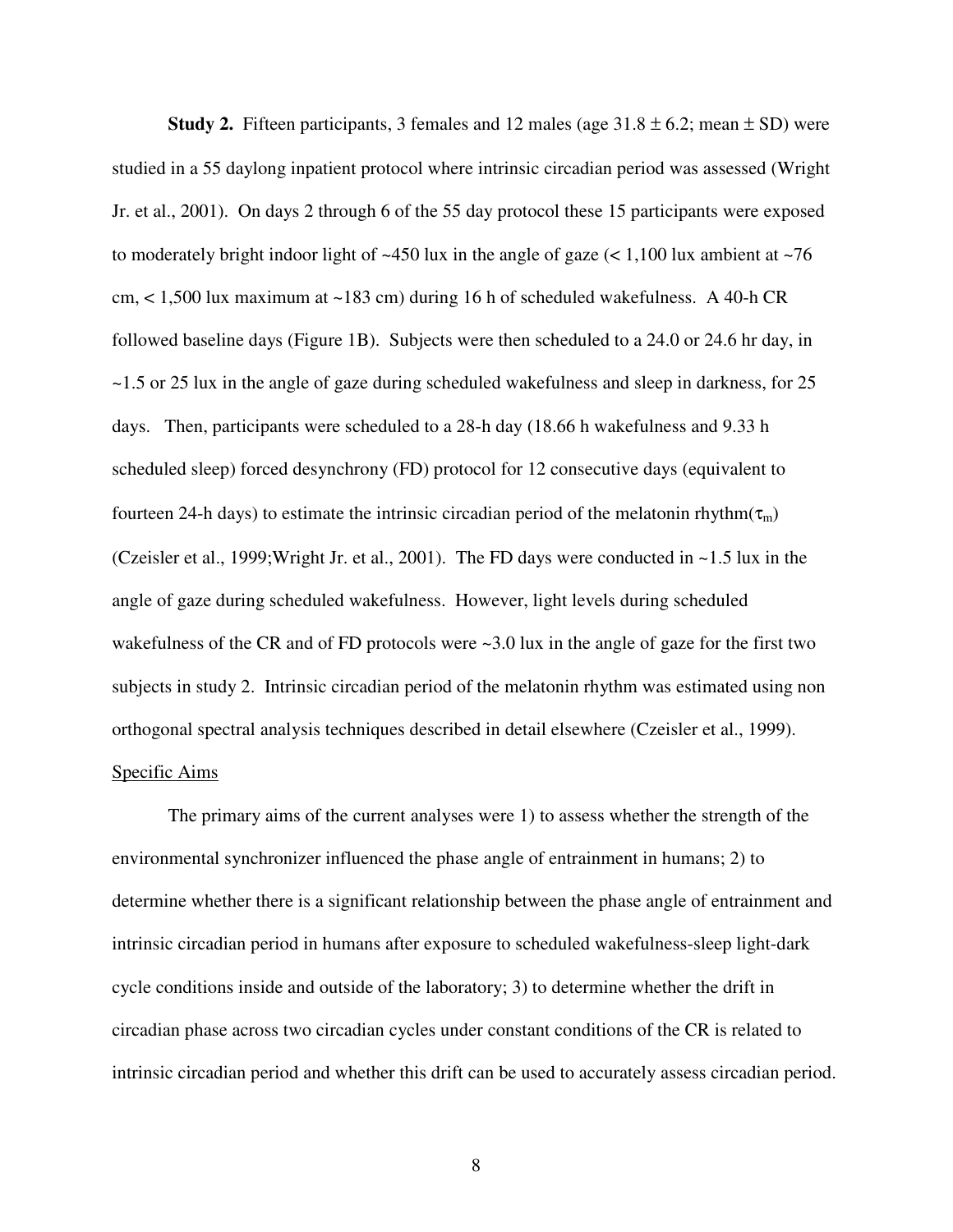In addition, since the current sample size is relatively large, we also used the available data to determine if we could replicate previous research findings. Specifically, we assessed 1) the phase angle of entrainment (the average time of melatonin onset relative to habitual sleep time/darkness onset) following scheduled light-dark sleep-wake cycles outside of the laboratory (Lewy et al., 1999; Martin and Eastman, 2002; Burgess et al., 2003; Mongrain et al., 2004). Data from the first baseline day of both studies presented in this manuscript were combined for this analysis; 2) the relationship between the clock hour of habitual sleep time and circadian period (Duffy et al., 2001). Data from study 2 were used since circadian period was not assessed in study 1; 3) the relationship between morning-eveningness and intrinsic circadian period (Duffy et al., 2001). Data from study 2 were used since circadian period was not assessed in study 1; and 4) the influence of exposure to  $\sim$ 150 and  $\sim$ 450 lux on the assessment of the phase angle of entrainment (i.e., masking of melatonin onset during exposure to these light levels; e.g., Bojkowski et al 1987; Czeisler and Wright Jr., 1999; Nathan et al 2000; Zeitzer et al. 2000). Data from study 1 and study 2 were used to demonstrate the influence of masking on assessment of melatonin onset.

#### Melatonin analyses

 Blood samples were obtained every 30 to 60 min to assess circadian phase and period of the melatonin rhythm. Plasma melatonin levels were assayed via radioimmunoassay  $I^{125}$ (Diagnostic USA, Inc., Osceola, WI). The sensitivity of the assay was 2.5 pg/ml. The average inter-assay and intra-assay coefficients of variation were 13.45% and 4.99% respectively. The dim light melatonin onset ( $\text{DLMO}_{25\%}$ ) was defined as the linearly interpolated point in time when melatonin levels exceeded 25% of the 3-harmonic fit peak to trough amplitude as determined on the CR on day 4 (Wright Jr. and Czeisler, 2002) or day 7 (Wright Jr. et al., 2001).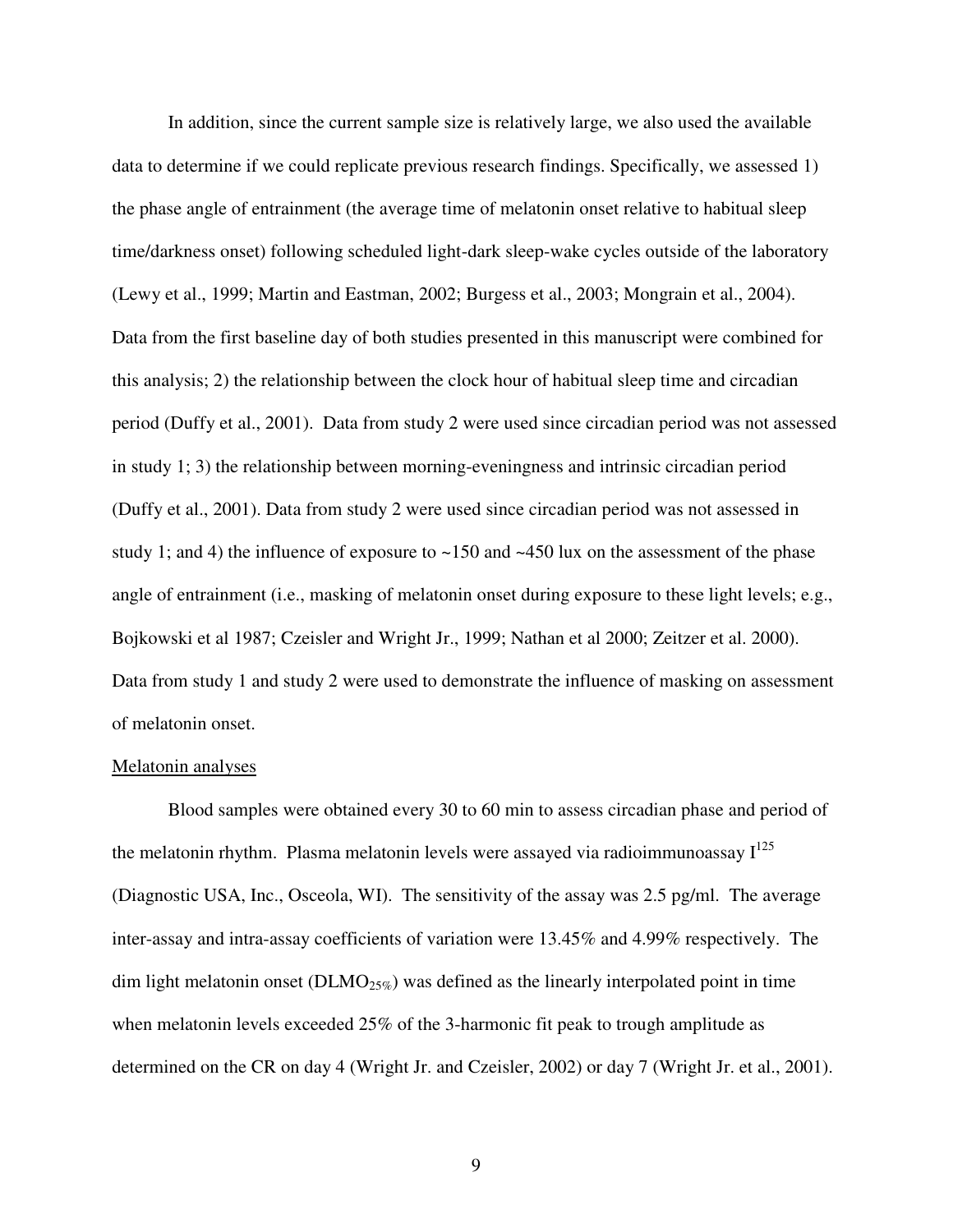The 25% criterion was applied to all data to control for individual differences in melatonin amplitude. Using this criteria, we found that the average value for the DLMO<sub>25%</sub> was 13.33  $\pm$ 7.14 pg/ml (Mean  $\pm$  SD) with a range of 3.27 to 33.57 pg/ml. This average DLMO<sub>25%</sub> is slightly higher than the 10 pg/ml criteria commonly used when melatonin amplitude is not known or assessed. Melatonin data were unavailable for some individuals on different days of the study due to blood sampling difficulties (see results). Changes in melatonin onset from day 1 to the first circadian cycle on the CR (day 4 or 7), and drift in melatonin phase from one cycle to the next during constant conditions of the CR were analyzed using one-sample t-tests. The relationship between the phase angle of entrainment and the intrinsic period of the internal circadian clock was assessed using linear regression techniques. Results are presented as mean ± SD. We do not consider the results for melatonin onset during exposure to ~150 or ~450 lux to be an accurate assessment of melatonin onset since these light levels have been reported to influence melatonin levels. However, these data are presented to demonstrate masking of the phase angle of entrainment in humans under these conditions.

#### **Results**

The results section will first present some of the analyses that were performed to determine if we could replicate previous research findings. These results are then followed by analyses that address the specific aims of the current study and additional analyses to replicate previous research.

 Phase angle of entrainment following exposure to scheduled light-dark sleep-wake cycles outside of the laboratory (subject data combined from studies 1 and 2) and relationship to habitual sleep time. On the first day upon entry to the laboratory, melatonin onset occurred prior to habitual sleep time for all but one of the 34 participants, with a range from -4.46 h prior to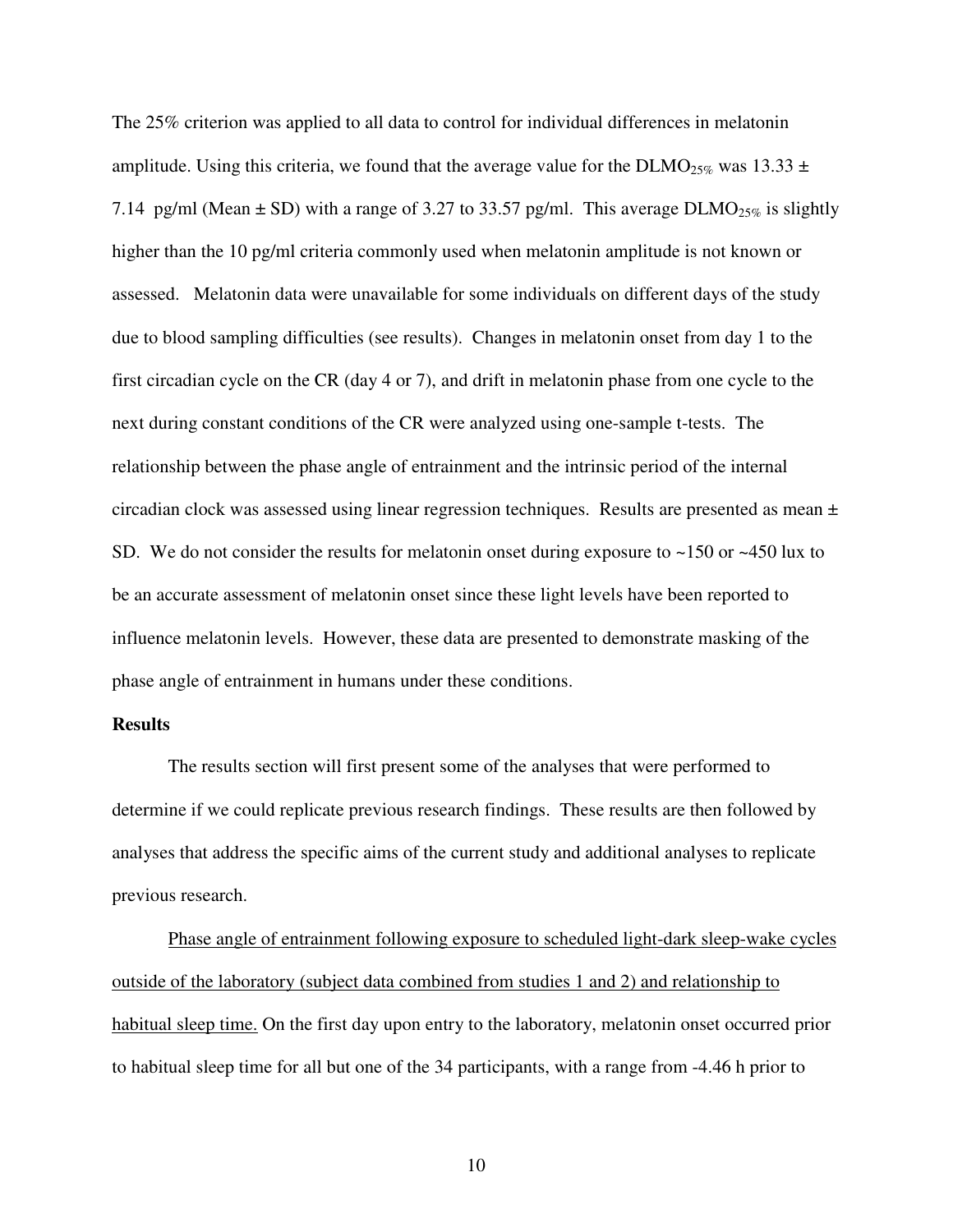sleep to 0.55 h after habitual sleep time. The average time of the  $DLMO_{25\%}$  was 2-h 9 min  $\pm$  1-h 1 min  $(\pm SD)$  prior to habitual sleep time/lights out and the median time was 2 h 14 min prior to habitual sleep time/lights out. We also assessed the relationship between the clock hour of habitual sleep time and the clock hour of the  $DLMO_{25\%}$  and found a significant correlation  $(r=0.67; P < 0.0001)$ , such that for every 1 hr change in sleep time there was a 0.87 hr difference in  $DLMO_{25\%}$ .

Masking of melatonin onset during exposure to  $\sim$ 150 and  $\sim$ 450 lux in the angle of gaze. During exposure to 16 h of ~150 lux, a light intensity equivalent to normal daytime levels of indoor light, on day 3 of study 1, melatonin onset occurred very near to but after scheduled sleep time/lights out for 11 of 17 subjects whereas during the very dim light of the CR on the following day (day 4), melatonin onset occurred after scheduled sleep time/lights out in only 3 of 19 subjects (Figure 1A).

During exposure to 16 h of ~450 lux, a light intensity equivalent to moderately bright indoor light, melatonin onset occurred after scheduled sleep time/lights out for 12 of 14 subjects on day 2 and for all subjects on days 5-6 in study 2 (Figure 1B). During the very dim light of the CR, following five days of exposure to the moderately bright indoor light-dark schedule, melatonin onset occurred after scheduled sleep time/lights out for 7 of 14 subjects (Figure 1B).

**Specific aim 1.** Does the strength of the environmental synchronizer influenced the phase angle of entrainment in humans? Comparison of the phase angle of entrainment following exposure to a 16:8 hr ~150:0 lux light-dark wakefulness-sleep schedule (Study 1) and following exposure to a 16:8 hr ~450:0 lux light-dark wakefulness-sleep schedule (study 2)*.* Following 2 days of exposure to scheduled 16:8 hr ~150 lux:0 lux wakefulness-sleep cycles, the DLMO<sub>25%</sub> on the CR was significantly delayed by 1 h 12 min  $\pm$  28 min compared to day 1 of entry into the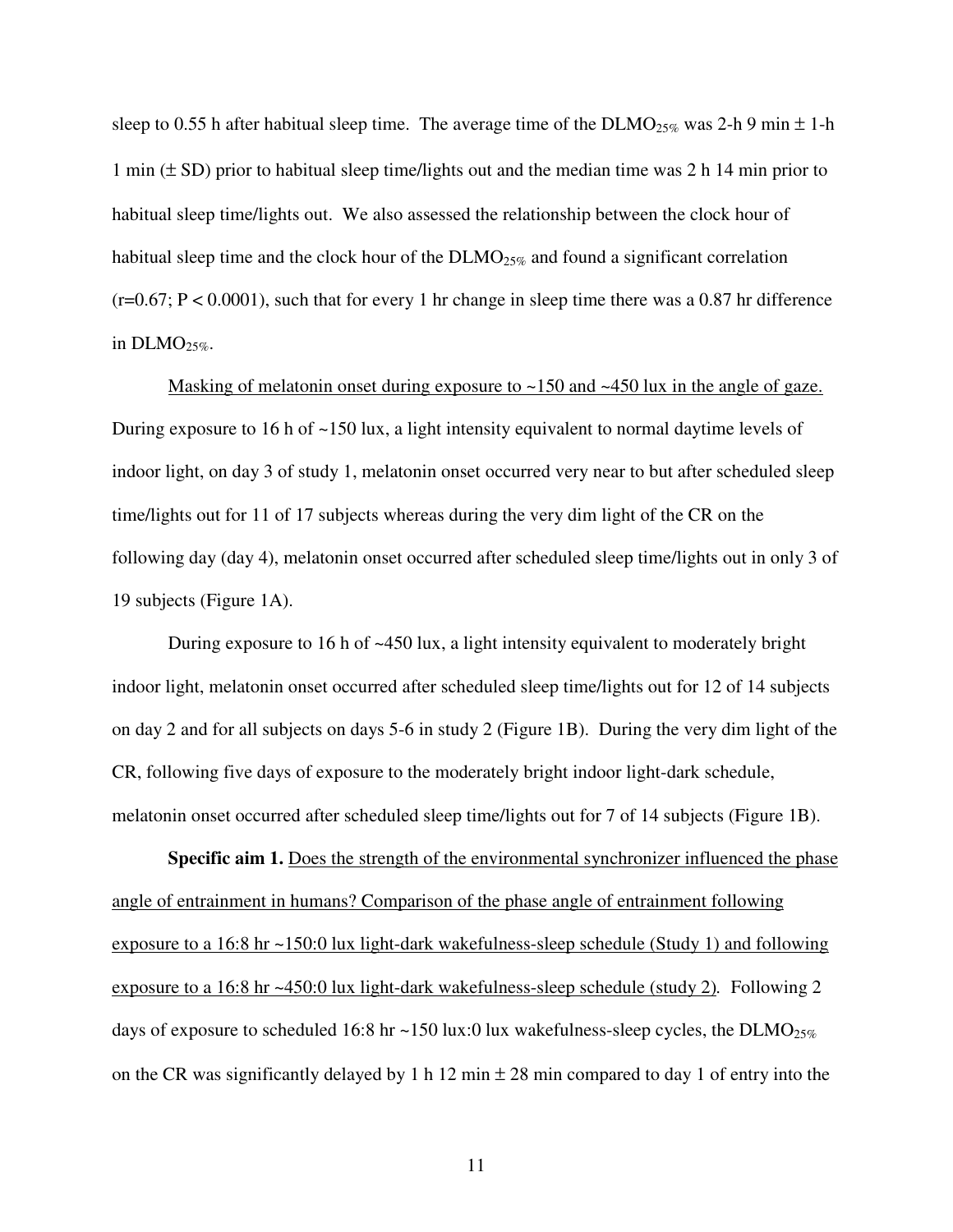laboratory (Figure 1A; t= 11.35, p<0.000001; one-sample t-test). Following 5 days of exposure to scheduled 16:8 hr  $\sim$ 450 lux:0 lux wakefulness-sleep cycles, the DLMO<sub>25%</sub> on the CR was significantly delayed by 2-h 5 min  $\pm$  55 min (Figure 1B; t= 8.54, p<0.000001; one-sample t-test). This phase delay of melatonin onset from day 1 to the CR (day 7) was greater in the moderately bright light conditions of study 2 than the normal daytime indoor light conditions of study 1 ( $t=$ 3.68, p<0.001). In addition to the greater phase delay in response to moderately bright light, we observed that the inter-individual variance in the phase angle of entrainment was reduced after exposure to the moderately bright light-dark circadian synchronizer (Figure 1B).

**Specific aim 2.** Is there a relationship between the phase angle of entrainment and intrinsic period following scheduled wakefulness-sleep light-dark conditions outside and inside of the laboratory (Study 2). Regression analysis showed positive relationships between the phase angle of entrainment and intrinsic period such that longer phase angles were associated with shorter intrinsic periods of the internal circadian clock (Figures 2). This relationship was observed to be robust upon arrival to the laboratory (Figure 2A) and during the CR following controlled laboratory conditions of 5 days 16:8 exposure to ~450:0 lux wakefulness-sleep cycles (Figure 2B-C). In general, subjects with a circadian period shorter than 24.0 h showed longer phase angles of entrainment than subjects with a period longer than 24.0 h regardless of previous light exposure history outside or inside of the laboratory. Upon entry to the laboratory on day 1, the association between intrinsic period and phase angle was such that for every 6 min change in circadian period (0.1 h) there was a 24 min difference in phase angle. Even though exposure to a moderately bright light-dark/wakefulness-sleep schedule delayed melatonin onset and reduced inter-individual differences in phase angle, the association between intrinsic period and phase angle during the first cycle of the CR (CRa) was such that for every 6 min change in circadian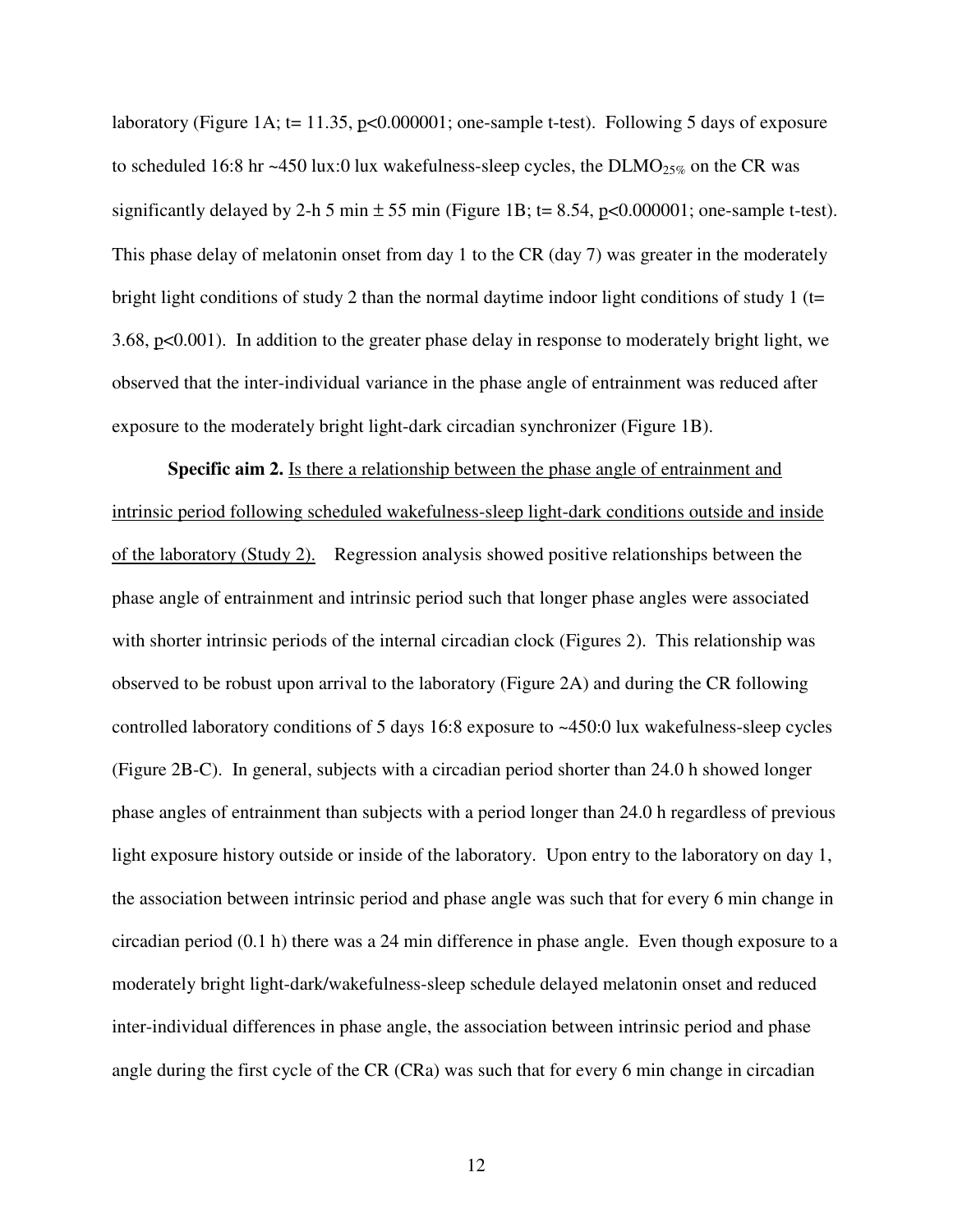period there was a 14 min difference in phase angle. On the second cycle of the CR (CRb) the association between intrinsic period and phase angle was such that for every 6 min change in circadian period there was a 32 min difference in phase angle.

We also assessed the relationship between morning-eveningness and intrinsic circadian period.

In addition, we assessed the relationship between the clock hour of habitual sleep time and circadian period, but found no relationship between these measures ( $r = -0.0211$ ,  $P =$ 0.94051).

#### Is the drift in circadian phase under constant conditions related to prior light history?.

First, we assessed the degree of drift under the constant conditions of the CR following 2 days of exposure to a scheduled 16:8 hr ~150 lux:0 lux wakefulness-sleep cycle. We assessed absolute drift in phase since subjects with intrinsic periods shorter than 24.0 h would likely drift in an advance direction and subjects with periods longer than 24.0 h would drift in a delay direction. We observed an absolute change of the  $DLMO_{25\%}$  from the first to the second cycle on the CR that was significantly greater than zero  $(16 \pm 11 \text{ min}; t= 6.13, p<0.0001;$  one-sample ttest). Following 5 days of exposure to a scheduled 16:8 hr ~450 lux:0 lux wakefulness-sleep cycle, the absolute change of the  $DLMO_{25\%}$  from the first to the second cycle on the CR of study 2 was greater than zero [30 min  $\pm$  27 min (t= 4.18, p=0.001; one-sample t-test)]. There was also a non-significant trend for a greater absolute change in melatonin onset from the first to the second cycle on the CR after exposure to the moderately bright light of study 2 when compared with the normal daytime levels of indoor light of study 1 ( $t=1.96$ ,  $p=0.0599$ ).

**Specific aim 3.** Is the drift in circadian phase across two circadian cycles under constant conditions of the CR related to intrinsic circadian period and can the amount of drift be used to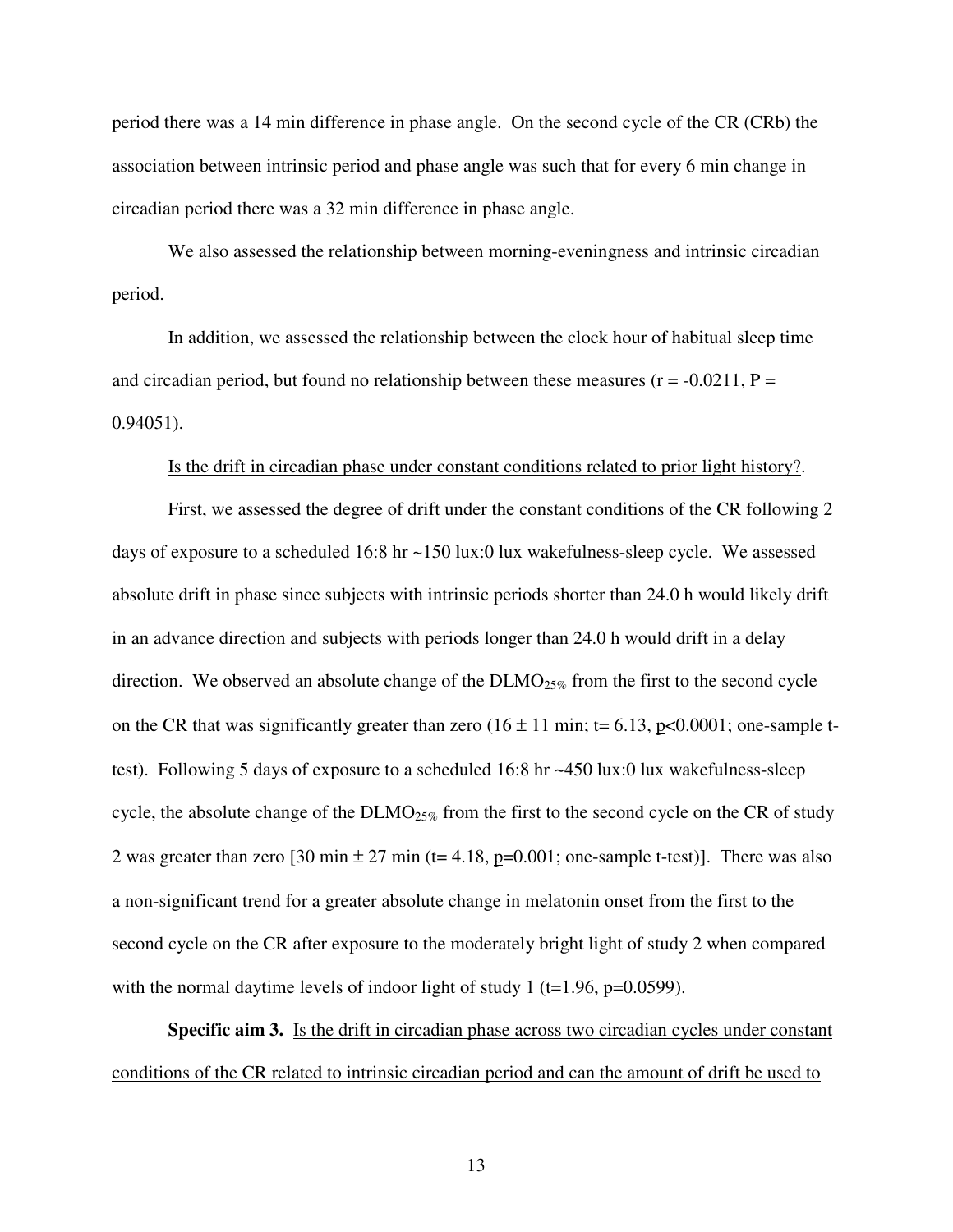accurately assess circadian period. The drift between successive melatonin onsets on the CR was positively and robustly related to intrinsic circadian period  $(\tau_m)$  with a slope of 2.61 (Figure 3). Subjects with a circadian period shorter than 24.0 h tended to advance and subjects with a period longer than 24.0 h tended to delay under the constant conditions of the CR. However, for every 6 min change in circadian period there was a 16 min change in melatonin onset.

### **Discussion**

 This study demonstrates that in humans, as in other species, the phase angle of entrainment is strongly determined by the period of the internal circadian clock. Furthermore, scheduling participants to strictly controlled laboratory conditions in a light-dark cycle equivalent to normal indoor daytime levels and darkness or a light-dark cycle equivalent to moderate indoor bright light and darkness changed the phase angle of entrainment, such that under both cases it was later compared to the day of entry into the laboratory. This delay in internal biological time occurred even though the day length and the light-dark ratio were similar for the scheduled wakefulness-sleep light-dark cycle conditions inside and outside of the laboratory. Furthermore, the delay in melatonin onset time was greater following 5 days of 16 h of exposure to moderately bright light compared to the 2 days of 16 h of exposure to normal daytime indoor light, demonstrating that the strength of the laboratory synchronizer affected the phase angle of entrainment.

The current finding of a delay in melatonin onset following days of exposure to laboratory conditions is likely related to the constant light intensity exposure throughout the 16 h of scheduled wakefulness. These schedules probably exposed subjects to light of a higher intensity than normal during the evening hours in the laboratory compared to light exposure received outside of the laboratory (Guillemette et al., 1998) resulting in greater stimulation of the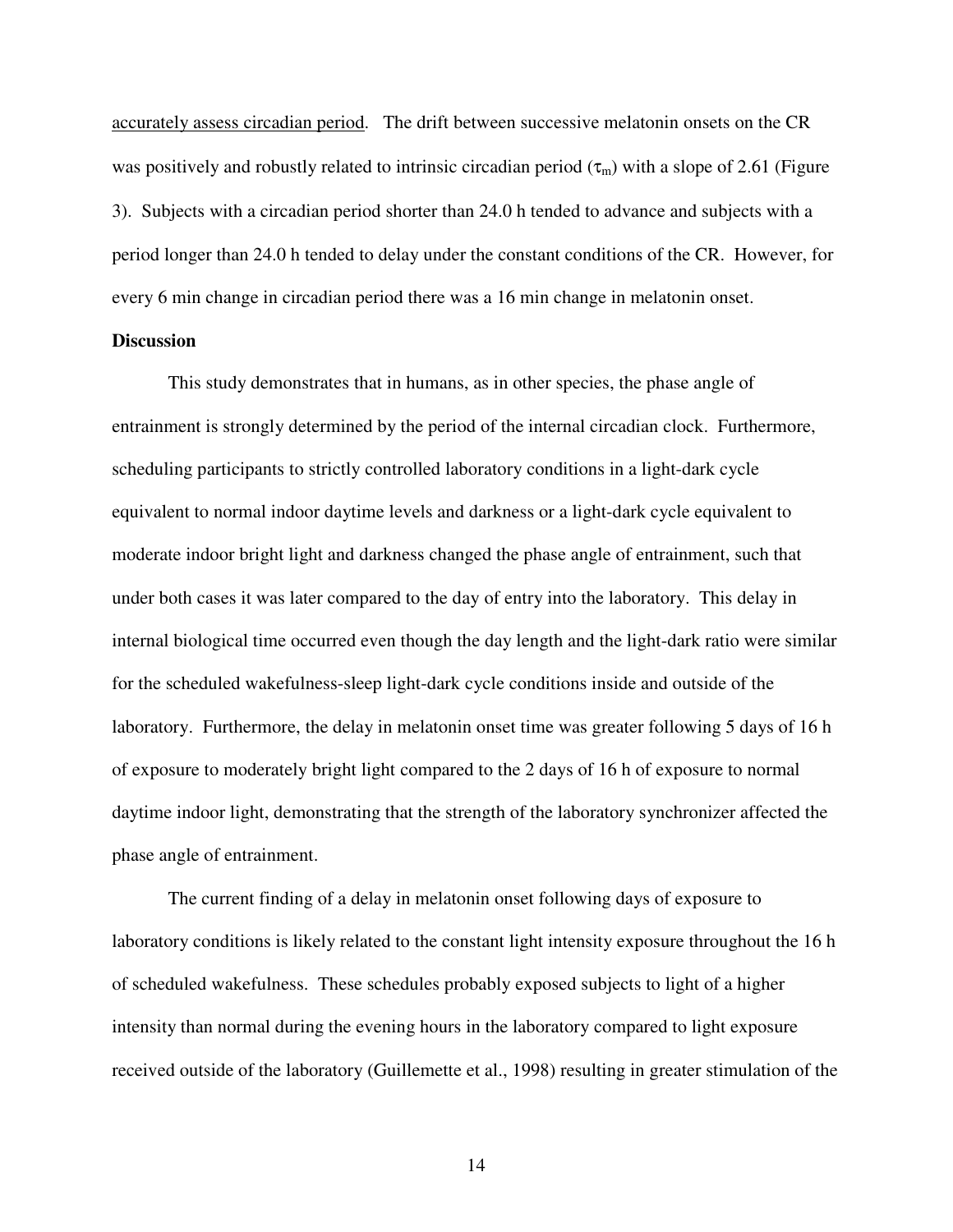delay portion of the phase response curve to light (reviewed in Czeisler & Wright Jr., 1999). It is possible that exposing subjects to dim room light shortly after entry to the laboratory may have resulted in an advance of melatonin onset on day 1. However, the amount of advance is likely to be small since the average timing of melatonin onset relative to habitual sleep time that we observed upon entry to the laboratory is consistent with prior reports that exposed subjects to dim light much later in the day (Lewy et al., 1999; Burgess et al., 2003; Mongrain et al., 2004). Another study reported that the timing of melatonin onset relative to self-selected, uncontrolled sleep times was earlier in subjects who habitually went to bed later (Martin and Eastman, 2002). Consistent with previous reports, we found a relationship between habitual sleep time and the clock hour of melatonin onset (Martin and Eastman, 2002; Burgess et al., 2003). These results are consistent with the idea that the timing of melatonin onset is influenced by wakefulness-sleep and light-dark history.

In studies that have altered the light-dark ratio during a 24 h day, it has been reported that the duration of melatonin secretion was shorter for short versus long nights (Wehr et al., 1993;Vondrasová et al., 1997). These data were interpreted as support for the hypothesis that the human circadian system, like that of other mammals (Arendt, 1979; Hastings et al. 1986) has the capacity to respond to seasonal changes in light exposure that naturally occur at latitudes away from the equator. Given that the human circadian system can be reset with very dim light (Zeitzer et al. 2000) as low as ~12 lux in the angle of gaze (Wright Jr. and Czeisler, 2002), and that intermittent exposure to light has a greater resetting capacity per minute basis compared to constant light (Rimmer et al. 2000; Gronfier et al., 2004), and that the human circadian system maybe reset by light exposure at most if not all circadian phases (Jewett et al. 1997; Khalsa et al., 2003), it is likely that both the natural and the artificial light exposure that humans are exposed to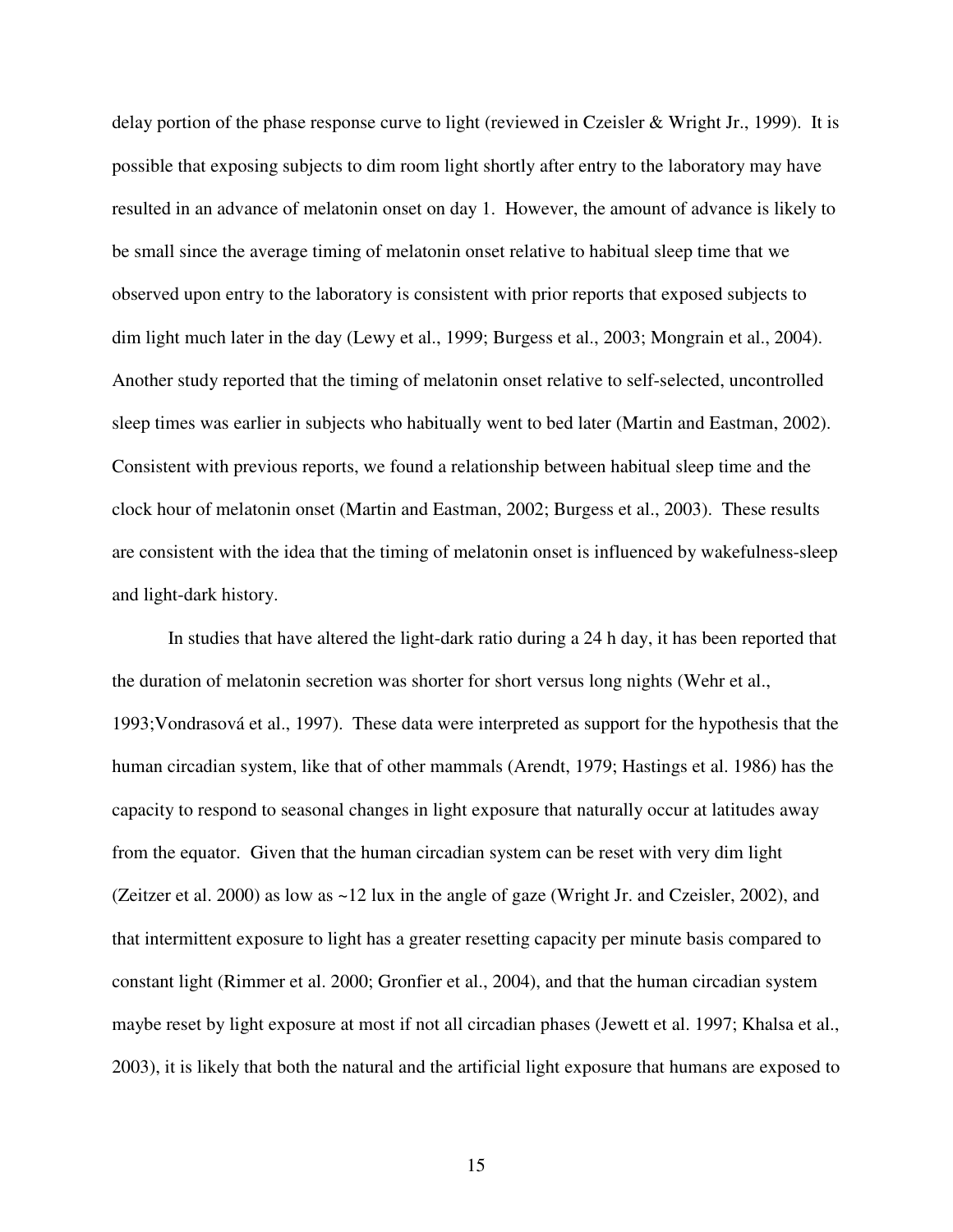across the 24 h day is important in determining the phase angle of entrainment in modern society. Our current finding that 2 days of exposure to 16 h of light, equivalent to normal indoor daytime levels, during scheduled wakefulness and 8 h of darkness during scheduled sleep delayed the phase of melatonin onset compared to scheduled conditions outside of the laboratory supports this idea.

 On average, melatonin onset time drifted in a delay direction from one cycle to the next during the constant conditions of the constant routine protocol. Although the absolute drift on the constant routine tended to be larger following exposure to 5 days of moderately bright light in study 2 than 2 days of indoor daytime levels of light in study 1, it is possible that the different number of days of exposure to the light-dark cycles influenced this result (Hebert et al. 2002). This would be consistent with the effect of light intensity history on the period of the circadian clock in diurnal mammals (Pittendrigh and Daan, 1976). Whether differences in the distribution of intrinsic periods between studies influenced this result cannot be determined because intrinsic period was not estimated in study 1.

 In study 2, there was a significant relationship between the magnitude and direction of drift in melatonin onset on the constant routine and intrinsic circadian period. However, the average drift in melatonin onset time was 2.6 times greater than would be expected based on the average intrinsic circadian period observed. Melatonin onset delayed in some individuals who had shorter than 24.0 h circadian periods and advanced in some individuals who had longer that 24.0 h circadian periods. These findings suggest that the drift in melatonin onset from one circadian cycle to the next under constant routine conditions cannot be used to estimate circadian period accurately. It is possible that the drift in phase under constant conditions reflects the influence of transients on melatonin phase (Pittendrigh et al. 1958), although transients in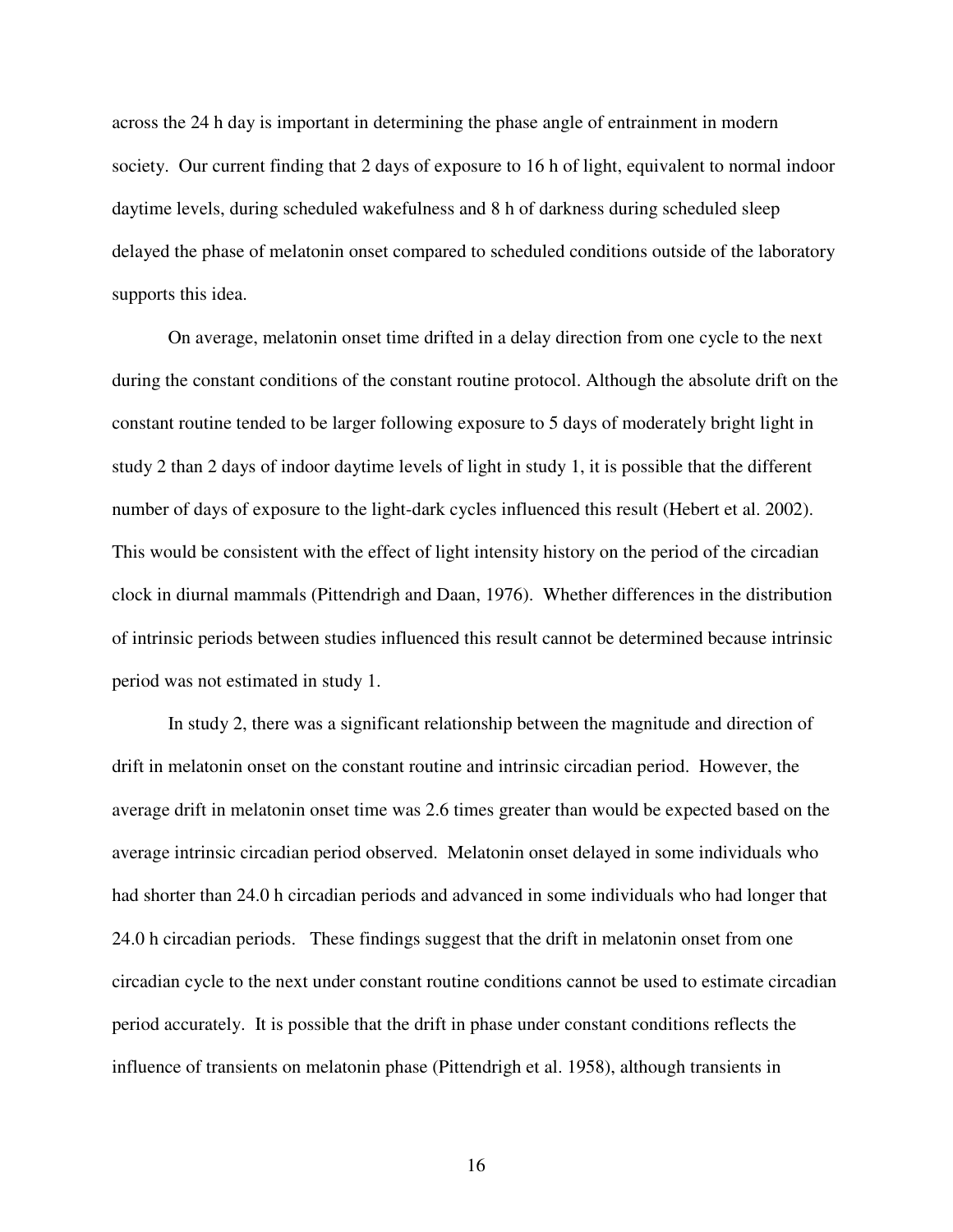response to light exposure have not been reported in humans (Jewett et al. 1997). As previously mentioned (Wright Jr. et al 2001), the conditions to which subjects were exposed to prior to the forced desynchrony (i.e., scheduled 24.0 and 24.6 day lengths in  $\sim$  1.5 or  $\sim$  25 lux) might have influenced our estimates of circadian period.

 It has long been acknowledged in non-human species that both the strength of the environmental synchronizer and the period of the circadian clock determine the phase angle of entrainment. Specifically, it has been reported that the phase relationship between activity onsets and the light-dark cycle in lizards (Hoffmann, 1963); sparrows (Eskin, 1969), chaufinches (Aschoff, 1965) and hamsters (Pittendrigh and Daan, 1976) is related to intrinsic period. Previously, we reported that the phase angle of entrainment to a weak synchronizing stimulus in sighted humans was associated with intrinsic period (Wright Jr. et al., 2001) and Lewy and colleagues reported that the phase angle of entrainment to melatonin treatment in blind humans was associated with intrinsic period (Lewy et al., 2001). The phase relationship between the circadian clock and environmental time in non-human animals has also been reported to be influenced by the duration and the intensity of light exposure [reviewed in (Aschoff, 1965;Pittendrigh and Daan, 1976;Aschoff et al., 1975)]. Most non-human studies have examined the phase angle relationship between biological and environmental time during exposure to the environmental stimulus. In the present study, we also observed a change in the phase relationship between melatonin onset and the timing of light and darkness during the days of exposure to the daytime levels of indoor light on day 3 of study 1 and the moderately bright light on days 2, 5 and 6 of study 2. Using melatonin as a circadian phase marker as we did, it is impossible to determine whether this change in phase angle represents a true change in the phase relationship between biological and environmental time or whether this simply reflects the acute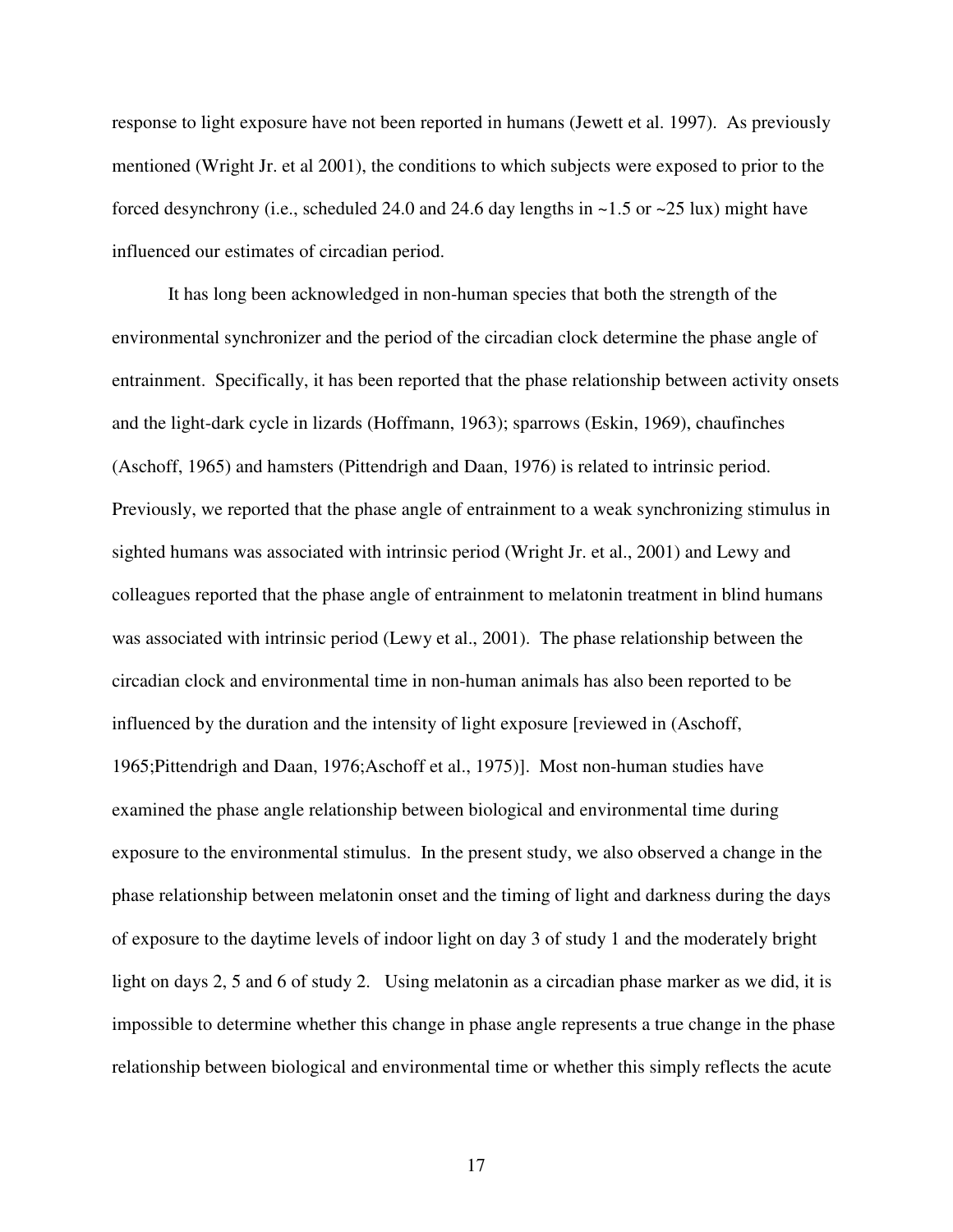suppressant/masking effects of daytime levels of indoor and moderately bright light exposure on melatonin levels (Bojkowski et al 1987; Czeisler and Wright Jr., 1999; Nathan et al 2000; Zeitzer et al. 2000). Therefore, we assessed phase angle upon release from entrainment under constant routine conditions in very dim light. Based on the latter analysis more subjects were shown to have melatonin onsets prior to sleep time. These results suggest that melatonin onset was suppressed by daytime levels of indoor light and moderately bright light laboratory conditions and thus provide further evidence that melatonin levels need to be assessed in dim light (Lewy et al 1999).

We observed that if an individual's circadian period was shorter than the scheduled day length, then the phase angle was longer relative to the onset of habitual sleep time, whereas if circadian period was longer, the phase angle was shorter. This resulted in individuals with shorter intrinsic circadian periods going to sleep and awaking at a later biological time.

It has been previously reported that circadian period was correlated with clock hour of habitual sleep time (Duffy et al., 2001). We did not replicate this finding. We did however replicate previous findings of a significant correlation between the phase angle of entrainment and circadian period, such that a longer phase angle of entrainment was associated with a shorter intrinsic period (Duffy et al. 2001). We also replicated the finding that circadian period influences morning and evening behavior preferences in humans such that those with shorter intrinsic periods tend to be early birds and those with longer circadian periods tend to be night owls (Duffy et al., 2001). In addition, morning and evening types have been reported to exhibit different phase angles of entrainment (Duffy et al., 2001;Baehr et al., 2000) and gene polymorphisms are reported to be associated with diurnal preference (Katzenberg et al. 1998; Archer et al., 2003).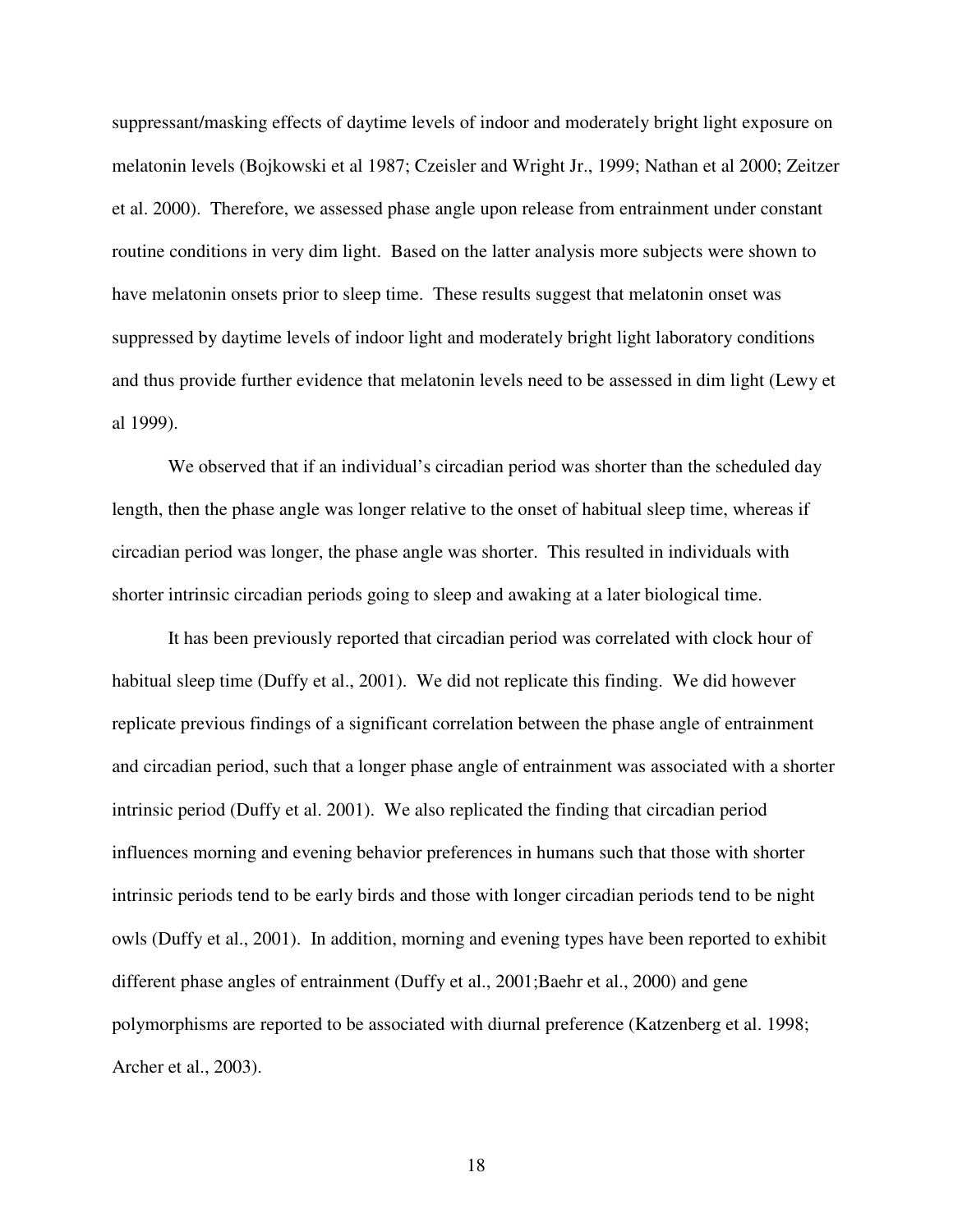Our current finding that light-dark history and intrinsic period influenced the phase angle of entrainment has implications for circadian sleep disorders. The timing of melatonin onset has been reported to be earlier in a familial form of advanced sleep phase syndrome (Jones et al., 1999) and the phase angle of entrainment has been reported to be altered in circadian sleep disorders (Shibui et al., 1999; Uchiyama et al., 2000). In addition, the circadian period of one individual with advanced sleep phase syndrome was reported to be shorter than 24-h, consistent with the desire to go to bed early at night (Jones et al., 1999). Whether the responses to light exposure and/or circadian period are altered in other circadian sleep disorders remains to be determined.

 In summary, the current findings demonstrate that the intrinsic period of the master circadian clock is important for determining the phase relationship between biological and environmental time and suggest that, as in other species, intrinsic circadian period determines key elements of circadian entrainment in humans. Furthermore, the current findings show that the strength of the light-dark cycle also has important influence on the relationship between biological and environmental time in humans.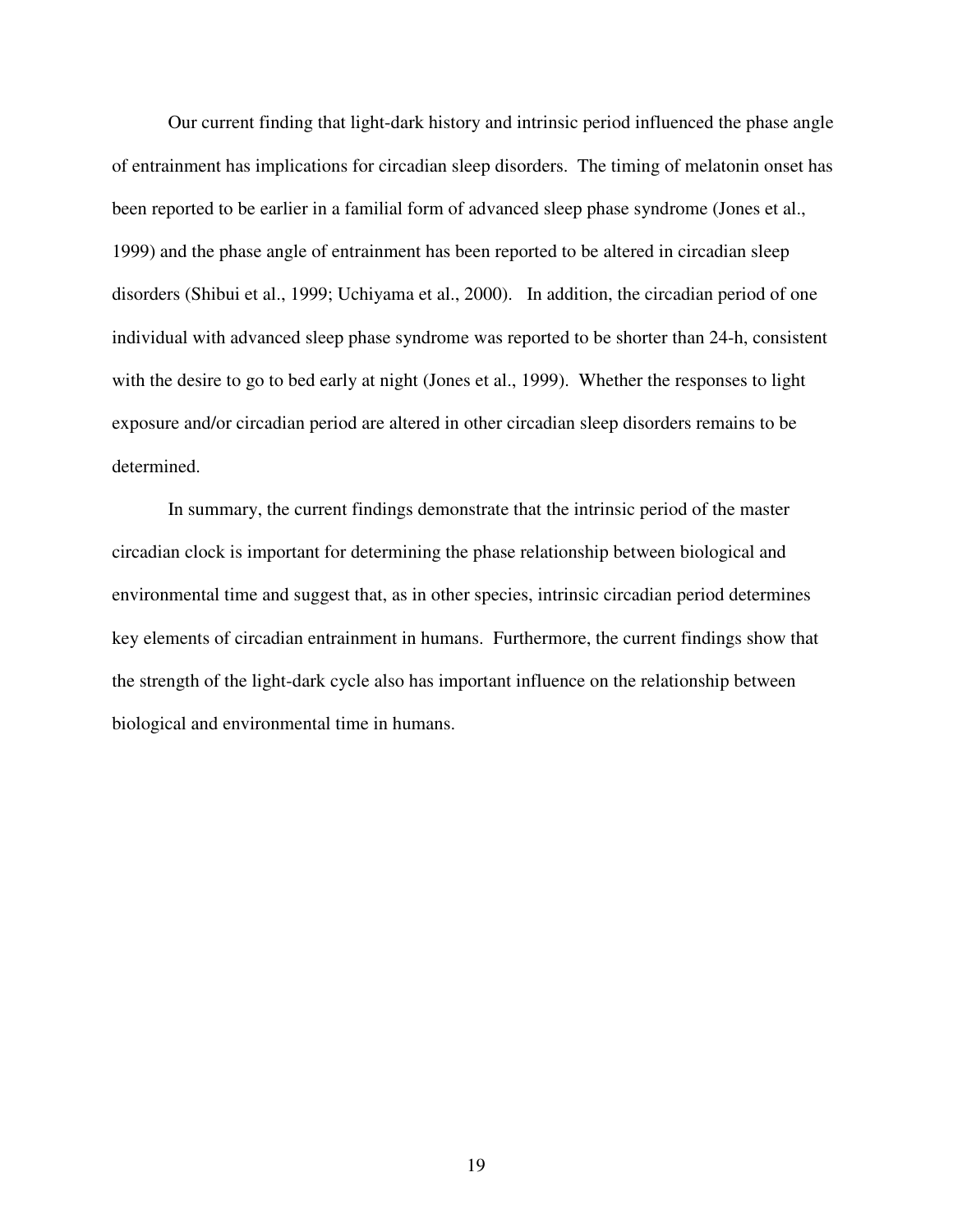#### **References**

- Archer SN, Robilliard DL, Skene DJ, Smits M, Williams A, Arendt J, and von Schantz M (2003) A length polymorphism in the circadian clock gene Per3 is linked to delayed sleep phase syndrome and extreme diurnal preference. Sleep 26:413-415.
- Arendt J. (1978) Melatonin assays in body fluids. J Neural Transm. Suppl. 13:265-78.
- Aschoff J (1965) The phase-angle difference in circadian periodicity. In: Circadian Clocks (Aschoff J, ed), pp 262-276. Amsterdam: North-Holland Publishing Company.
- Aschoff J, Hoffmann K, Pohl H, and Wever R (1975) Re-entrainment of circadian rhythms after phase-shifts of the zeitgeber. Chronobiologia 2:23-78.
- Åkerstedt T and Folkard S (1995) Validation of the S and C components of the three-process model of alertness regulation. Sleep 18:1-6.
- Aeschbach D, Sher L, Postolache TT, Matthews JR, Jackson MA, and Wehr TA (2003) A longer biological night in long sleepers than in short sleepers. J Clin Endocrinol Metab 88:26-30.
- Baehr EK, Revelle W, and Eastman CI (2000) Individual differences in the phase and amplitude of the human circadian temperature rhythm: With an emphasis on morningness-eveningness. J Sleep Res 9:117-127.
- Barger LK, Wright Jr. KP, Hughes RJ, and Czeisler CA (2004) Daily exercise facilitates phase delays of circadian melatonin rhythm in very dim light. Am J Physiol. 286:R1077-1084.
- Bojkowski CJ, Aldhous ME, English J, Franey C, Poulton AL, Skene DJ, Arendt J (1987). Suppression of nocturnal plasma melatonin and 6-sulphatoxymelatonin by bright and dim light in man. Horm Metab Res. 19:437-440.
- Borbély AA and Achermann P (1999) Sleep homeostasis and models of sleep regulation. J Biol Rhythms 14:557- 568.
- Burgess HJ, Savic N, Sletten T, Roach G, Gilbert SS, and Dawson D (2003). The relationship between the dim light melatonin onset and sleep on a regular schedule in young healthy adults. Behav Sleep Med 1:102-114.
- Crowley SJ, Lee C, Tseng CY, Fogg LF, and Eastman CI (2003) Combinations of bright light, scheduled dark, sunglasses, and melatonin to facilitate circadian entrainment to night shift work. J Biol Rhythms. 18:513-23
- Czeisler CA, Dijk D-J, and Duffy JF (1994) Entrained phase of the circadian pacemaker serves to stabilize alertness and performance throughout the habitual waking day. In: Sleep Onset: Normal and Abnormal Processes (Ogilvie RD, Harsh JR, eds), pp 89-110. Washington, D.C.: American Psychological Association.
- Czeisler CA, Duffy JF, Shanahan TL, Brown EN, Mitchell JF, Rimmer DW, Ronda JM, Silva EJ, Allan JS, Emens JS, Dijk D-J, and Kronauer RE (1999) Stability, precision, and near-24-hour period of the human circadian pacemaker. Science 284:2177-2181.
- Czeisler CA and Klerman EB (1999) Circadian and sleep-dependent regulation of hormone release in humans. Recent Prog Horm Res 54:97-132.
- Czeisler CA and Wright Jr. KP (1999) Influence of light on circadian rhythmicity in humans. In: Regulation of Sleep and Circadian Rhythms (Turek FW, Zee PC, eds), pp 149-180. New York: Marcel Dekker, Inc.

Daily GC and Ehrlich PR (1996) Nocturnality and species survival. Proc Natl Acad Sci USA 93:11709-11712.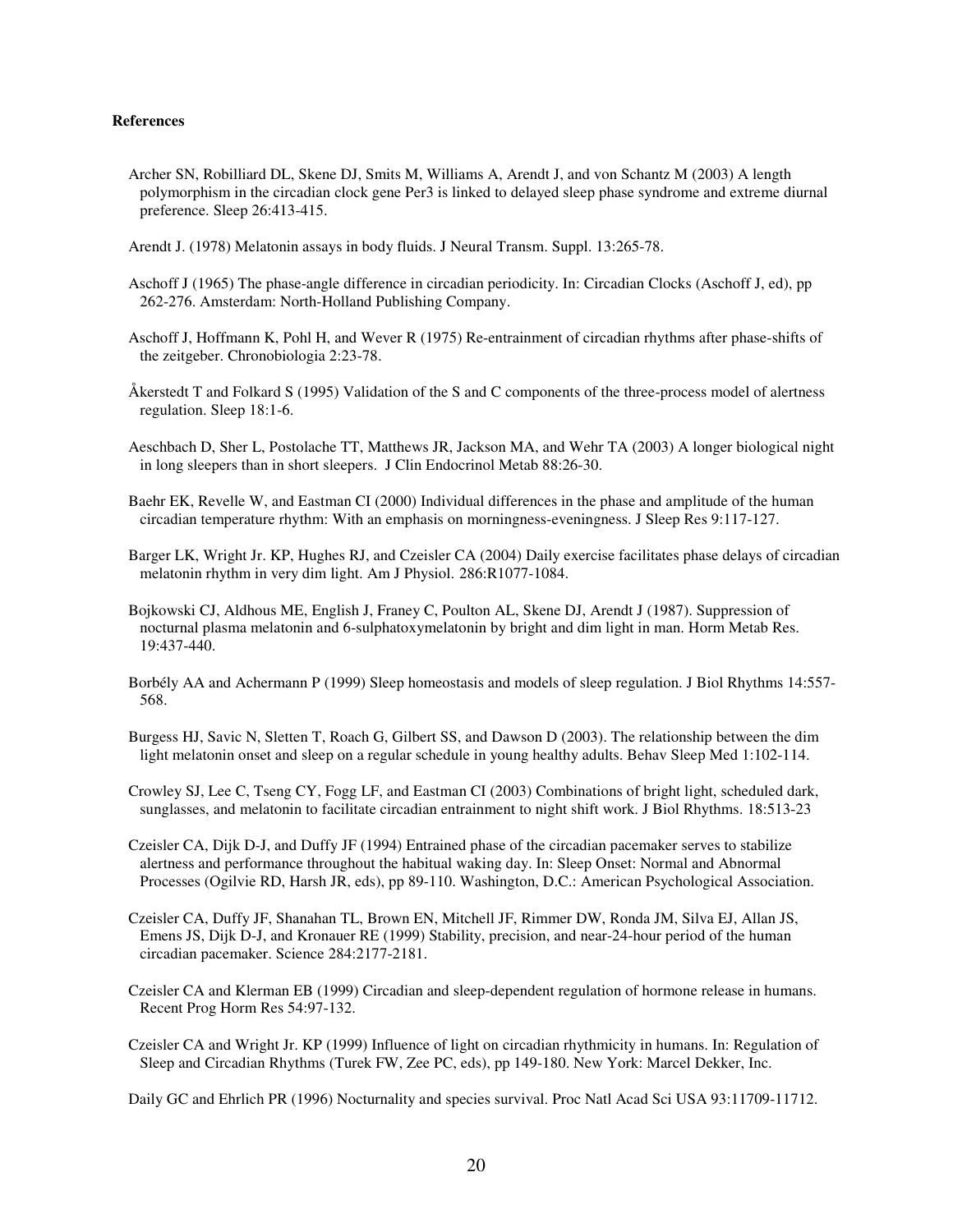- DeCoursey PJ, Walker JK, and Smith SA (2000) A circadian pacemaker in free-living chipmunks: essential for survival? J Comp Physiol 186:169-180.
- Dijk D-J and Czeisler CA (1995) Contribution of the circadian pacemaker and the sleep homeostat to sleep propensity, sleep structure, electroencephalographic slow waves, and sleep spindle activity in humans. J Neurosci 15:3526-3538.
- Dijk D-J, Shanahan TL, Duffy JF, Ronda JM, and Czeisler CA (1997) Variation of electroencephalographic activity during non-rapid eye movement and rapid eye movement sleep with phase of circadian melatonin rhythm in humans. J Physiol 505:851-858.
- Dollins AB, Zhdanova IV, Wurtman RJ, Lynch HJ, and Deng MH (1994). Effect of inducing nocturnal serum melatonin concentrations in daytime on sleep, mood, body temperature, and performance. Proc. Natl. Acad. Sci. USA 91:1824-1828.
- Duffy JF, Rimmer DW, and Czeisler CA (2001) Association of intrinsic circadian period with morningnesseveningness, usual wake time, and circadian phase. Behav Neurosci 115:895-899.
- Edgar DM, Dement WC, and Fuller CA (1993) Effect of SCN lesions on sleep in squirrel monkeys: Evidence for opponent processes in sleep-wake regulation. J Neurosci 13:1065-1079.
- Eskin, A. (1969) The sparrow clock: Behavior of the free running rhythm and entrainment analysis. Dissertation. The University of Texas at Austin. 1-224.
- Gronfier C., Luthringer R., Follenius M., Schaltenbrand N., Macher J.P., Muzet A., and Brandenberger G (1996) A quantitative evaluation of the relationships between growth hormone secretion and delta wave electroencephalographic activity during normal sleep and after enrichment in delta waves. Sleep 19:817-824.
- Gronfier C, Wright KP Jr, Kronauer RE, Jewett ME, Czeisler CA (2004). Efficacy of a single sequence of intermittent bright light pulses for delaying circadian phase in humans. Am. J. Physiol. 287:E174-181.
- Guillemette J, Hebert M, Paquet J, and Dumont M (1998). Natural bright light exposure in the summer and winter in subjects with and without complaints of seasonal mood variations. Biol Psychiatry. 44:622-628.
- Hastings MH, Walker AP, and Herbert J (1986) Effect of asymmetrical reductions of photoperiod on pineal melatonin locomotor activity and gonadal condition on male Syrian hamsters. J Endocrinol 114:221–229.
- Hebert M, Martin SK, Lee C, and Eastman CI (2002) The effects of prior light history on the suppression of melatonin by light in humans. J Pineal Res 33:198-203.
- Herzog ED, Aton SJ, Numano R, Sakaki Y, and Tei H (2004) Temporal precision in the mammalian circadian system: A reliable clock from less reliable neurons. J Biol Rhythms 19:35-46.
- Hoffmann K (1963) Zur beziehung zwischen phasenlage und spontanfrequenz bei der endogenen tagesperiodik. Z Naturforsch 18:154-157.
- Honma K, Hashimoto S, Nakao M, and Honma S (2003) Period and phase adjustments of human circadian rhythms in the real world. J Biol Rhythms. 18:261-270
- Hughes RJ and Badia P (1997) Sleep-promoting and hypothermic effects of daytime melatonin administration in humans. Sleep 20:124-131.
- Hull JT, Wright Jr. KP, and Czeisler CA (2001) Circadian and sleep-wake dependent control of urine volume output on a 28-h forced desynchrony. Sleep 24:a90.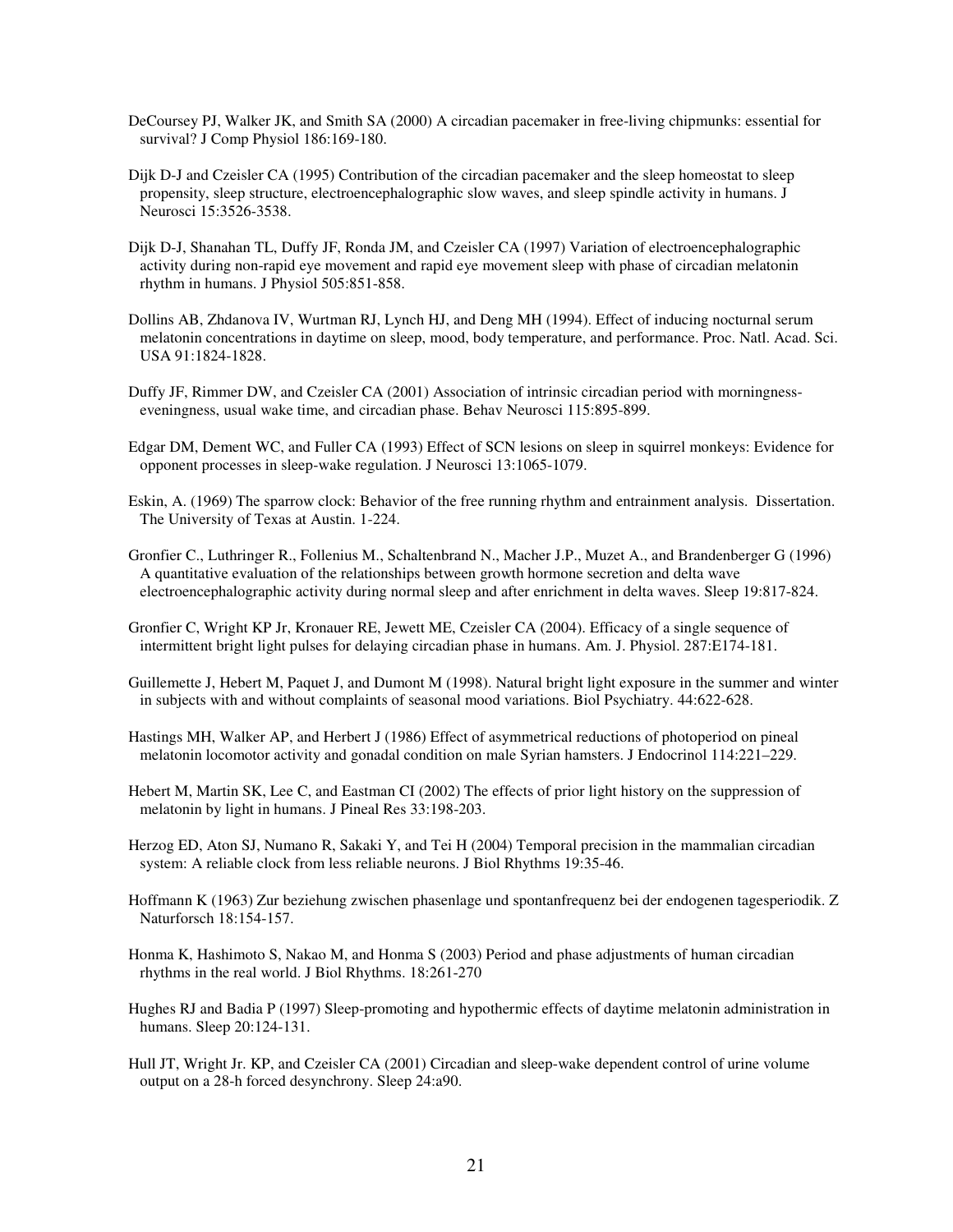- Hull JT, Wright Jr. KP, and Czeisler CA (2003) The Influence of Subjective Alertness and Motivation on Human Performance Independent of Circadian and Homeostatic Regulation. J Biol Rhythms. 18:329-338.
- Jewett ME, Rimmer DW, Duffy JF, Klerman EB, Kronauer RE, Czeisler CA (1997) Human circadian pacemaker is sensitive to light throughout subjective day without evidence of transients. Am. J. Physiol. 273:R1800- R1809.
- Jones CR, Campbell SS, Zone SE, Cooper F, DeSano A, Murphy PJ, Jones B, Czajkowski L, and Ptacek LJ (1999) Familial advanced sleep-phase syndrome: A short-period circadian rhythm variant in humans. Nat Med 5:1062-1065.
- Katzenberg D, Young T, Finn L, Lin L, King DP, Takahashi JS, and Mignot E (1998) A CLOCK polymorphism associated with human diurnal preference. Sleep 21:569-76.
- Khalsa SB, Jewett ME, Cajochen C, Czeisler CA (2003) A phase response curve to single bright light pulses in human subjects. J. Physiol. 549:945-952
- Klein DC, and Moore RY (1979) Pineal N-acetyltransferase and hydroxyindole-O-methyltransferase: Control by the retinohypothalamic tract and the suprachiasmatic nucleus. Brain Res 174:245-262.
- Lee HS, Billings HJ, and Lehman MN (2003) The Suprachiasmatic Nucleus: A Clock of Multiple Components. J Biol Rhythms 18:435-449.
- Lewy AJ, Cutler NL, and Sack RL (1999) The endogenous melatonin profile as a marker for circadian phase position. J Biol Rhythms 14:227-236.
- Lewy AJ, Hasler BP, Emens JS, and Sack RL (2001) Pretreatment circadian period in free-running blind people may predict the phase angle of entrainment to melatonin. Neurosci Lett 313:158-160.
- Lockley SW, Skene DJ, James K, Thapan K, Wright J, and Arendt J (2000) Melatonin administration can entrain the free-running circadian system of blind subjects. J Endocrinol 164:R1-R6.
- Martin SK, and Eastman CI (2002) Sleep logs of young adults with self-selected sleep times predict the dim light melatonin onset. Chronobiol Int 19:695-707.
- Mongrain V, Lavoie S, Selmaoui B, Paquet J, and Dumont M (2004) Phase Relationships between Sleep-Wake Cycle and Underlying Circadian Rhythms in Morningness-Eveningness. J Biol Rhythms. 19:248-257.
- Moore RY and Eichler VB (1972) Loss of a circadian adrenal corticosterone rhythm following suprachiasmatic lesions in the rat. Brain Res. 42:201-206.
- Nathan PJ, Wyndham EL, Burrows GD, Norman TR (2000). The effect of gender on the melatonin suppression by light: a dose response relationship. J Neural Transm. 107:271-279.
- Perreau-Lenz S, Kalsbeek A, Garidou ML, Wortel J, van der Vliet J, van Heijningen C, Simonneaux V, Pevet P, Buijs RM (2003) Suprachiasmatic control of melatonin synthesis in rats: inhibitory and stimulatory mechanisms. Eur J Neurosci. 17:221-228.
- Perreau-Lenz S, Kalsbeek A, Pevet P, Buijs RM (2004) Glutamatergic clock output stimulates melatonin synthesis at night. Eur J Neurosci. 19:318-324.
- Pittendrigh CS (1993) Temporal organization: Reflections of a Darwinian clock-watcher. Annu Rev Physiol 55:17-54.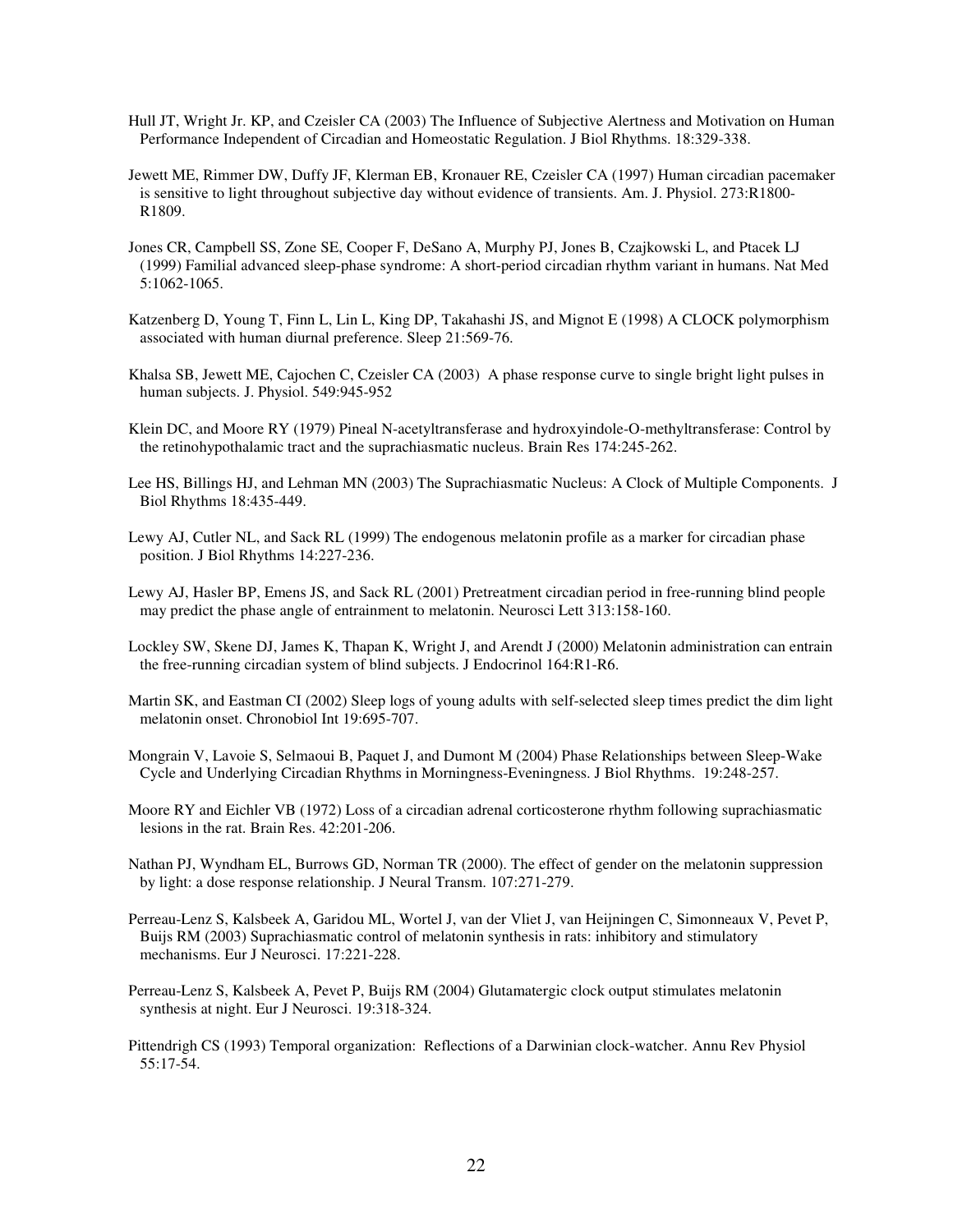- Pittendrigh CS, Bruce V, Kaus P (1958) On the significance of transients in daily rhythms. Proc. Natl. Acad. Sci. USA 44:965–973.
- Pittendrigh CS and Daan S (1976) A functional analysis of circadian pacemakers in nocturnal rodents. IV. Entrainment: Pacemaker as clock. J Comp Physiol 106:291-331.
- Reppert SM, Perlow MJ, Ungerleider LG, Mishkin M, Tamarkin L, Orloff DG, Hoffman HJ, and Klein DC (1981) Effects of damage to the suprachiasmatic area of the anterior hypothalamus on the daily melatonin and cortisol rhythms in the rhesus monkey. J Neurosci 1:1414-1425.
- Rimmer DW, Boivin DB, Shanahan TL, Kronauer RE, Duffy JF, Czeisler CA (2000). Dynamic resetting of the human circadian pacemaker by intermittent bright light. Am. J. Physiol. 279:R1574-1579.
- Sack RL, Brandes RW, Kendall AR, Lewy AJ (2000) Entrainment of free-running circadian rhythms by melatonin in blind people. N Engl J Med. 343:1070-1077.
- Sack RL, Hughes RJ, Edgar DM, and Lewy AJ (1997) Sleep-promoting effects of melatonin: At what dose, in whom, under what conditions, and by what mechanisms? Sleep 20:908-915.
- Shibui K, Uchiyama M, and Okawa M (1999) Melatonin rhythms in delayed sleep phase syndrome. J Biol Rhythms 14:72-76.
- Skene D, Deacon S, and Arendt J (1996) Use of melatonin in circadian rhythm disorders and following phase shift. Acta Neurobiol Exp (Warsz) 56:359-362.
- Smolensky MH, Tatar SE, Bergman SA, Losman JG, Barnard CN, Dacso CC, and Kraft IA (1976) Circadian rhythmic aspects of human cardiovascular function: a review by chronobiolgic statistic methods. Chronobiologia 3:337-371.
- Spiegel K, Leproult R, and Van Cauter E (1999) Impact of sleep debt on metabolic and endocrine function. Lancet 354:1435-1439.
- Uchiyama M, Okawa M, Shibui K, Kim K, Tagaya H, Kudo Y, Kamei Y, Hayakawa T, Urata J, and Takahashi K (2000) Altered phase relation between sleep timing and core body temperature rhythm in delayed sleep phase syndrome and non-24-hour sleep-wake syndrome in humans. Neurosci Lett 294:101-104.
- Vondrasová D, Hájek I, and Illnerová H (1997) Exposure to long summer days affects the human melatonin and cortisol rhythms. Brain Res 759:166-170.
- Weaver DR, Stehle JH, Stopa EG, and Reppert SM (1993) Melatonin receptors in human hypothalamus and pituitary: Implications for circadian and reproductive responses to melatonin. J Clin Endocrinol Metab 76:295- 301.
- Wehr TA, Moul DE, Barbato G, Giesen HA, Seidel JA, Barker C, and Bender C (1993) Conservation of photoperiod-responsive mechanisms in humans. Am J Physiol 265:R846-R857.
- Wever RA (1979) The circadian system of man: Results of experiments under temporal isolation, New York:Springer-Verlag.
- Wright Jr. KP and Czeisler CA (2002) Absence of circadian phase resetting in response to bright light behind the knees. Science 297:571. Supplementary online material.
- Wright Jr. KP, Hughes RJ, Kronauer RE, Dijk D-J, and Czeisler CA (2001) Intrinsic near-24-hour pacemaker period determines limits of circadian entrainment to a weak synchronizer in humans. Proc Natl Acad Sci USA 98:14027-14032.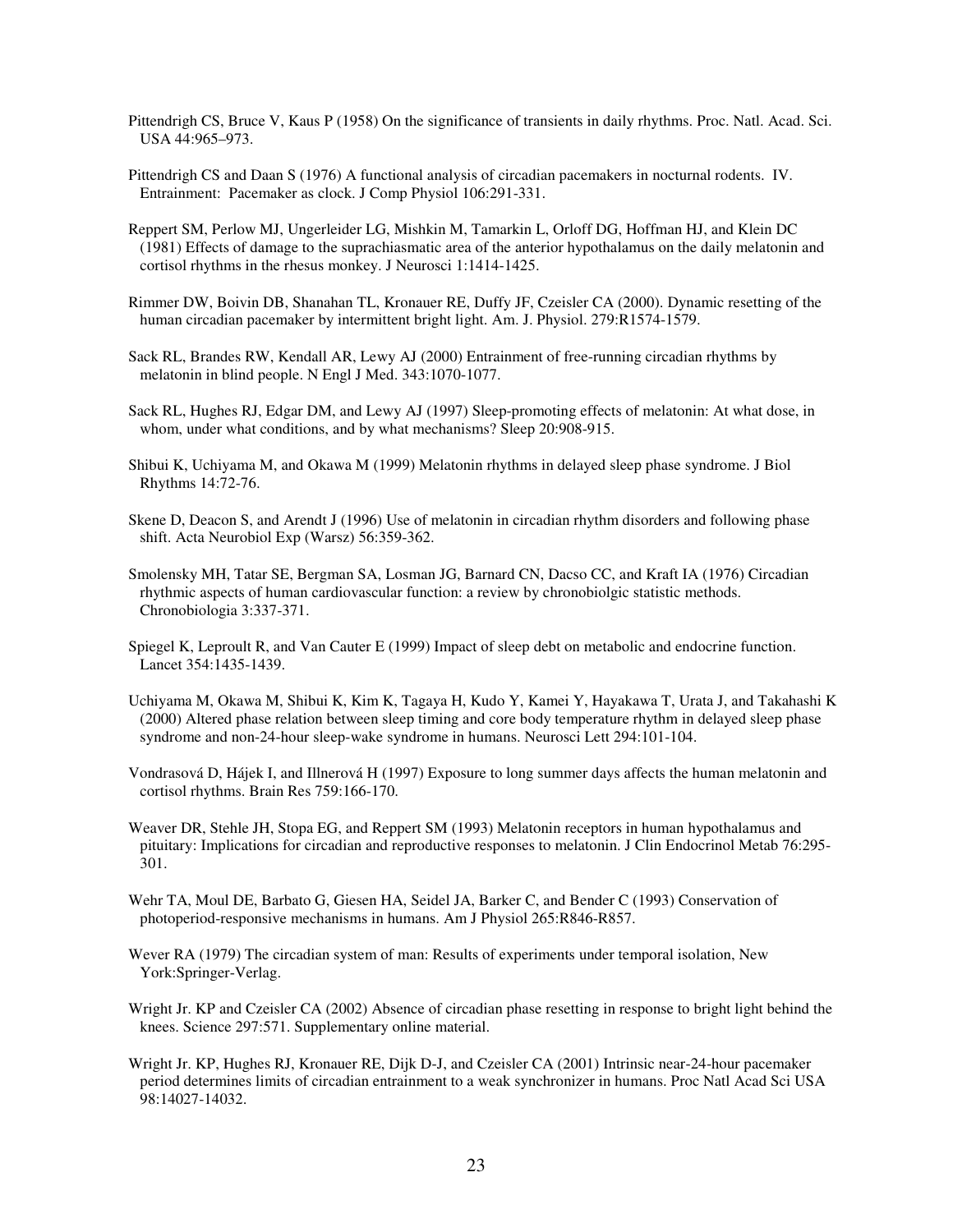- Wright Jr. KP, Hull JT, and Czeisler CA (2002) Relationship between alertness, performance, and body temperature in humans. Am J Physiol 283:R1370-R1377.
- Wurts SW and Edgar DM (2000) Circadian and homeostatic control of rapid eye movement (REM) sleep: promotion of REM tendency by the suprachiasmatic nucleus. J Neurosci 20:4300-4310.
- Wyatt JK, Ritz-De Cecco A, Czeisler CA, and Dijk D-J (1999) Circadian temperature and melatonin rhythms, sleep, and neurobehavioral function in humans living on a 20-h day. Am J Physiol 277:R1152-R1163.
- Zeitzer JM, Dijk D-J, Kronauer RE, Brown EN and Czeisler CA (2000) Sensitivity of the human circadian pacemaker to nocturnal light: Melatonin phase resetting and suppression. J Physiol 526:695-702.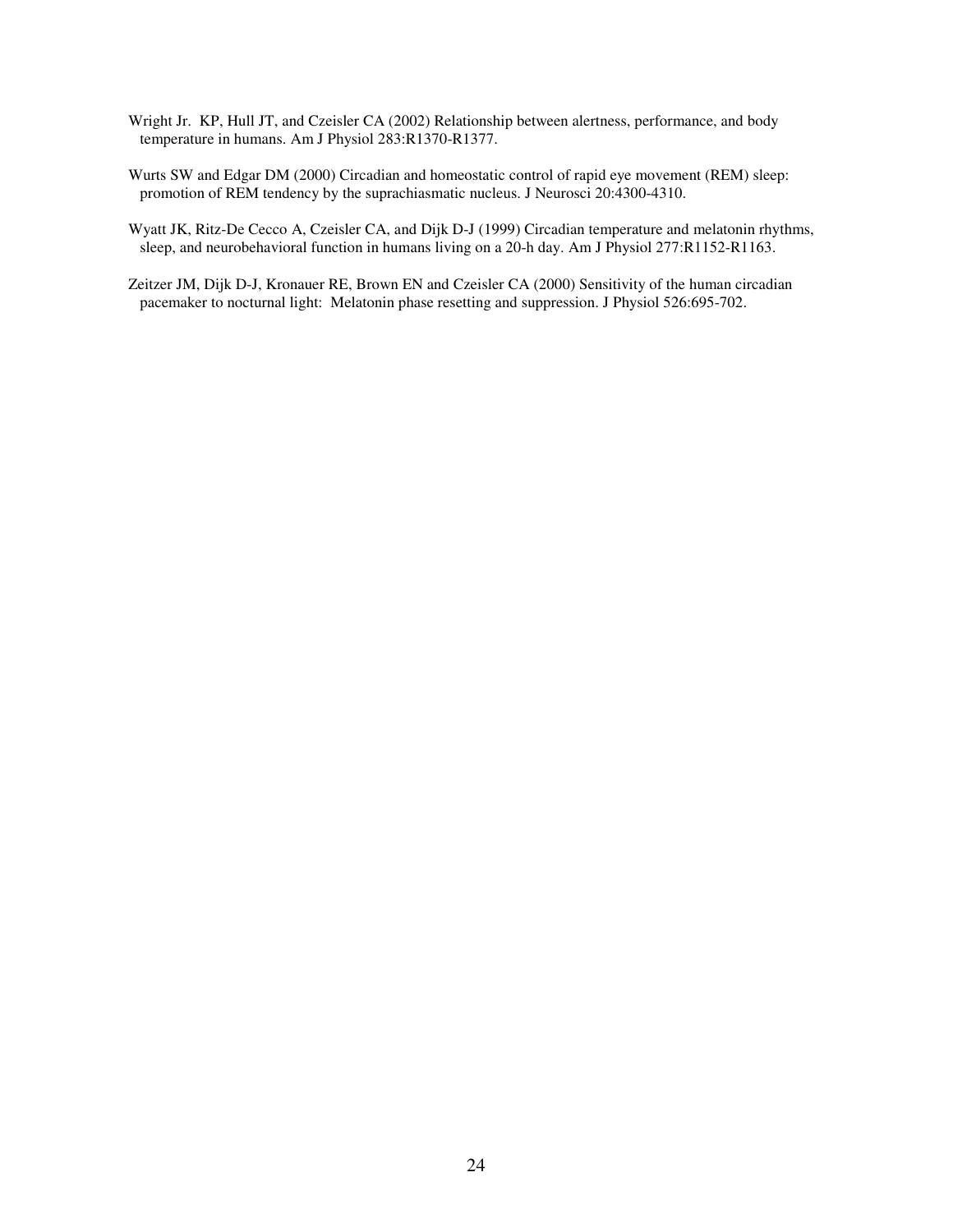### **Figure Legends**

Figure 1. A) Phase angle of entrainment for subjects in study 1 (n=19). Following two days of exposure to a light-dark schedule with light levels equivalent to normal daytime indoor light, melatonin onset was delayed but the range of phase angles was similar when comparing day 1 to the CR. B) Phase angle of entrainment for subjects in study 2 ( $n=15$ ). Following five days of exposure to a moderately bright light-dark schedule, melatonin onset was delayed and interindividual differences in phase angle were reduced when comparing day 1 to the CR. Symbols represent individual subjects. Solid line represents habitual sleep time. Values in square brackets represent light level exposure in the angle of gaze.

Figure 2. Association between intrinsic circadian period during forced desynchrony (T-Cycle=28.0) and the phase angle of entrainment on A) day 1 of entry to the laboratory, B) day 7, the first cycle of the constant routine  $(CR_a)$ , and C) day 8, the second cycle of the constant routine  $(CR_b)$  for subjects in study 2. Symbols represent individual subjects for whom melatonin onset and intrinsic period data were available. The dashed line represents a linear fit of the data. The phase angle of entrainment, as determined by the relationship between melatonin onset and habitual sleep time, is positively and robustly related to intrinsic circadian period  $(\tau_m)$  with slopes ranging from 2.42 to 5.25.

Figure 3. Association between the drift in melatonin onset time during CR and intrinsic circadian period during forced desynchrony (T-Cycle=28.0) of study 2. Symbols represent individual subjects for whom two melatonin onsets and intrinsic period data were available. The solid black line represents the change in melatonin onset that would have occurred had subjects drifted at a rate equal to the intrinsic period of their internal clock. The dashed line represents a linear fit of the data.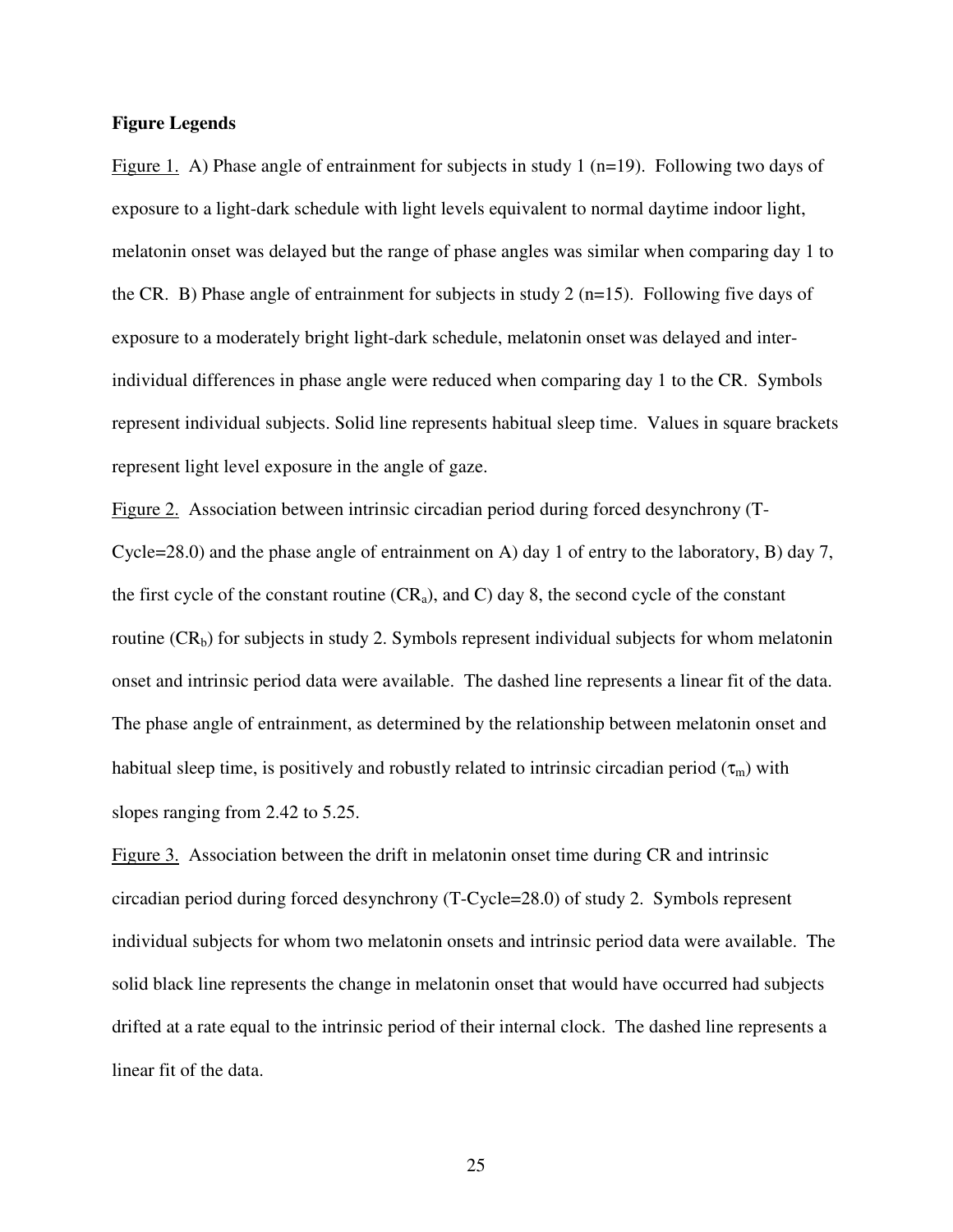Acknowledgements:

We thank the participating volunteers; research staff; subject recruiters, S. Ma, M. Hines, C. O'Brien; and J.M. Ronda and B. Cade for technical support. Supported by NASA Cooperative Agreement NCC 9-58 with the National Space Biomedical Research Institute, by NIH R01- MH45130 and by General Clinical Research Center Grant GCRC-M01-RR02635 from the National Center for Research Resources. KPW was supported by fellowships from the NIH (T32-DK07529), the Medical Foundation and Harold Whitworth Pierce Charitable Trust and Start-up funds from the University of Colorado.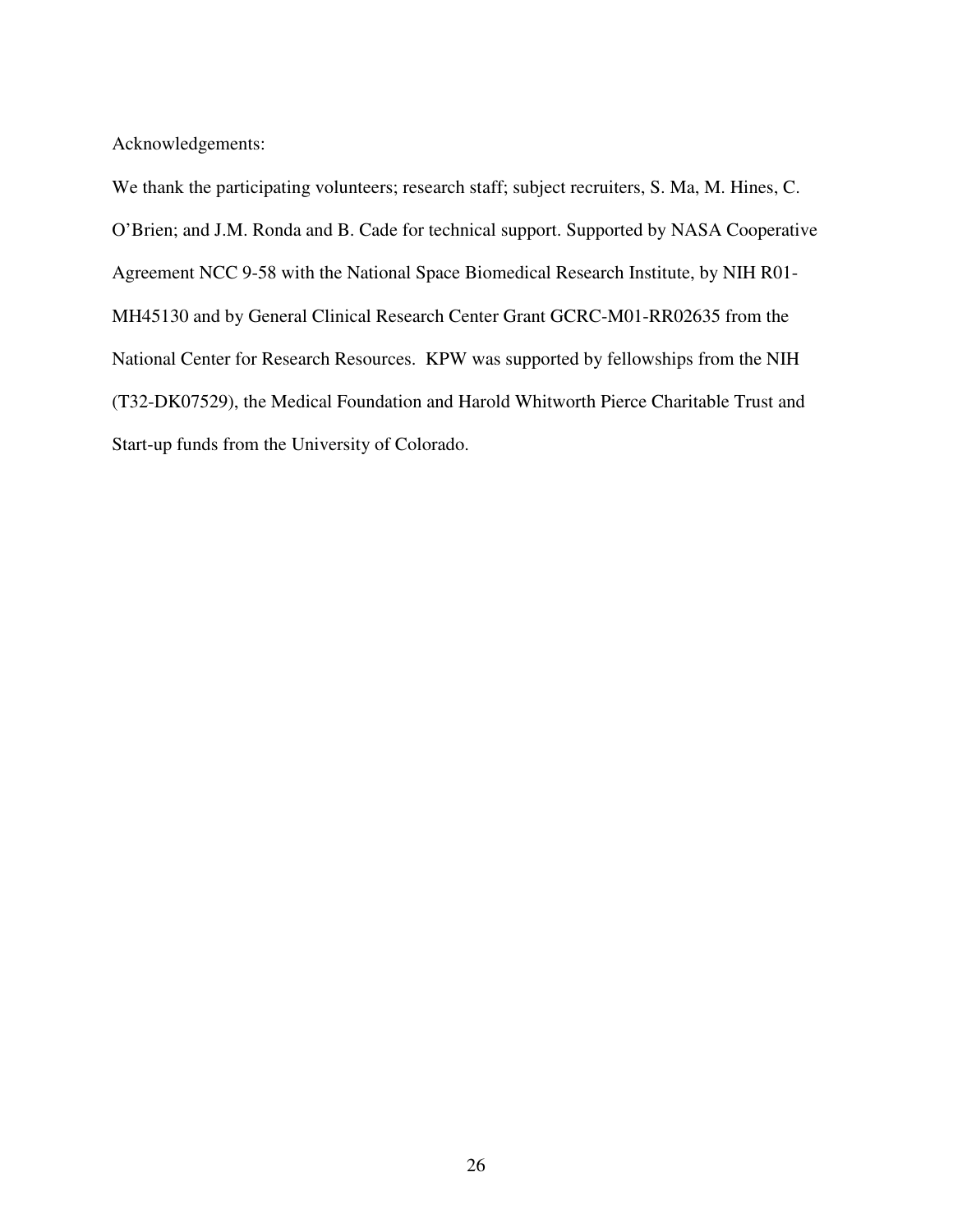$\mathbf A$  B

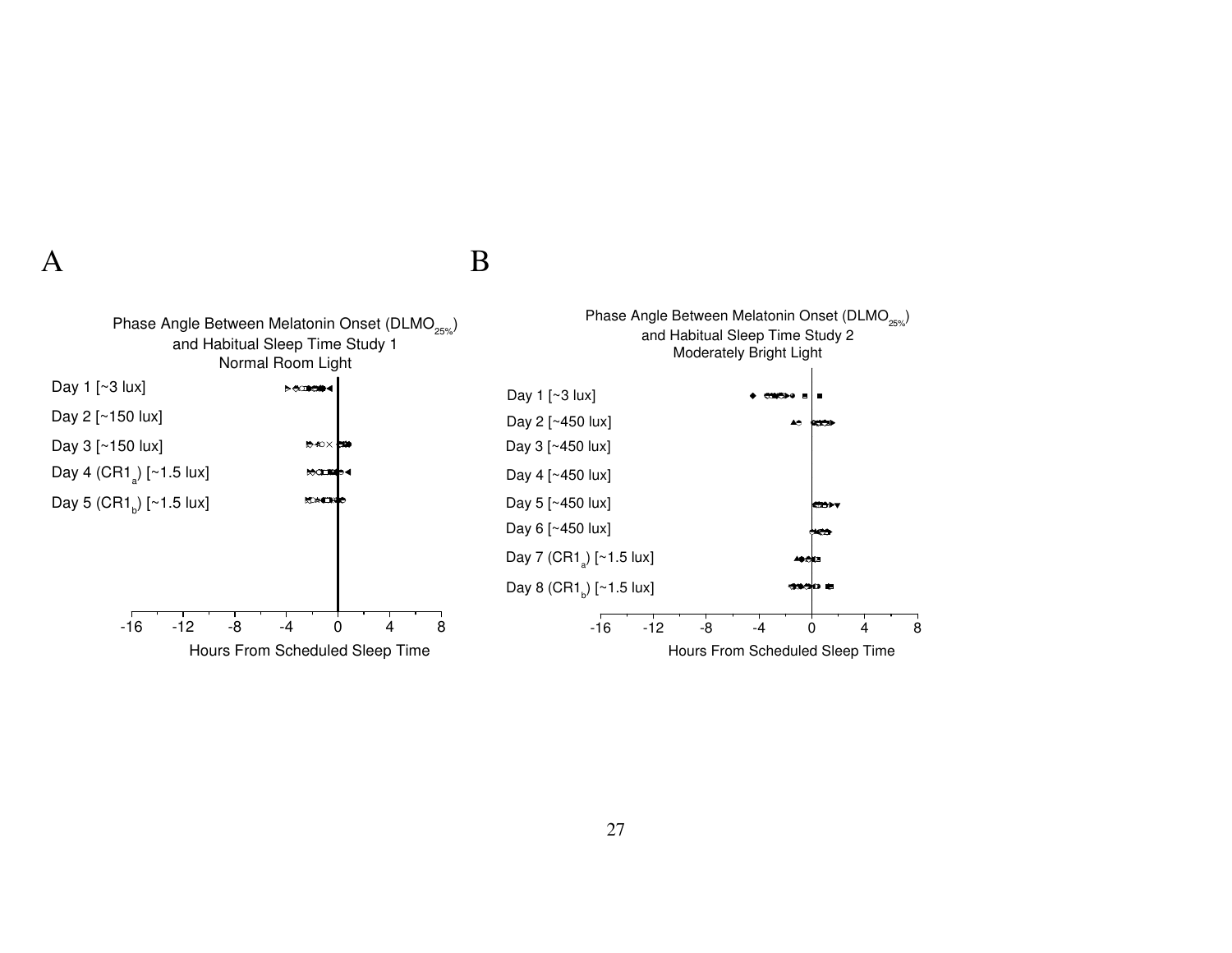

 $\mathbf A$  B C